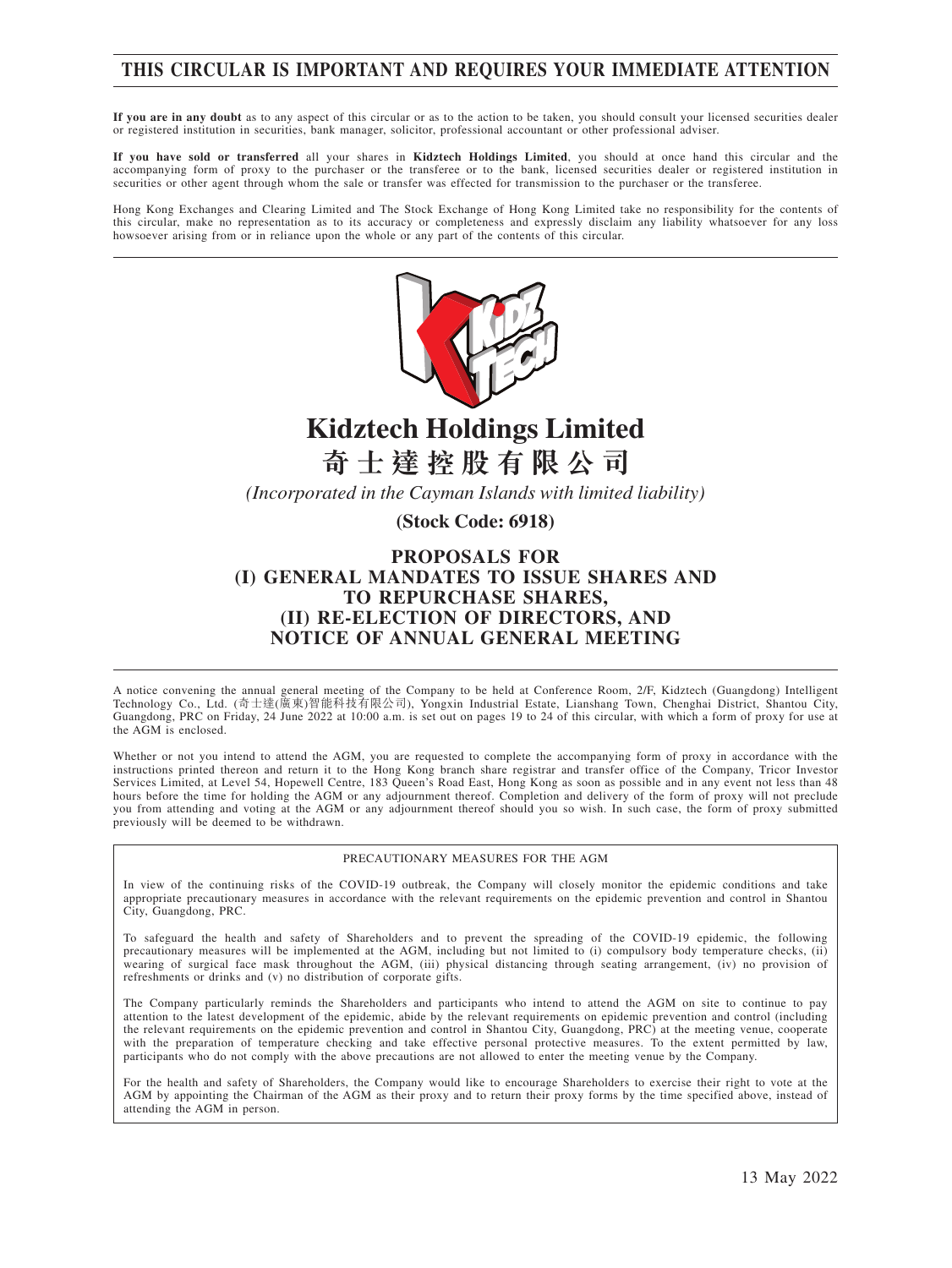# **CONTENTS**

# *Page*

| Letter from the Board                                                  |                                                                                          |   |  |
|------------------------------------------------------------------------|------------------------------------------------------------------------------------------|---|--|
| 1 <sub>1</sub>                                                         |                                                                                          | 5 |  |
| 2.                                                                     | Proposed resolutions to grant Issue Mandate,<br>Repurchase Mandate and Extension Mandate | 5 |  |
| 3.                                                                     |                                                                                          | 6 |  |
| 4.                                                                     |                                                                                          | 7 |  |
| 5 <sub>1</sub>                                                         |                                                                                          | 7 |  |
| 6.                                                                     |                                                                                          | 7 |  |
| 7.                                                                     |                                                                                          | 8 |  |
| 8.                                                                     |                                                                                          | 8 |  |
| Appendix I — Explanatory Statement on the Repurchase Mandate           |                                                                                          |   |  |
| Appendix II — Biographies of Retiring Directors Subject to Re-election |                                                                                          |   |  |
|                                                                        |                                                                                          |   |  |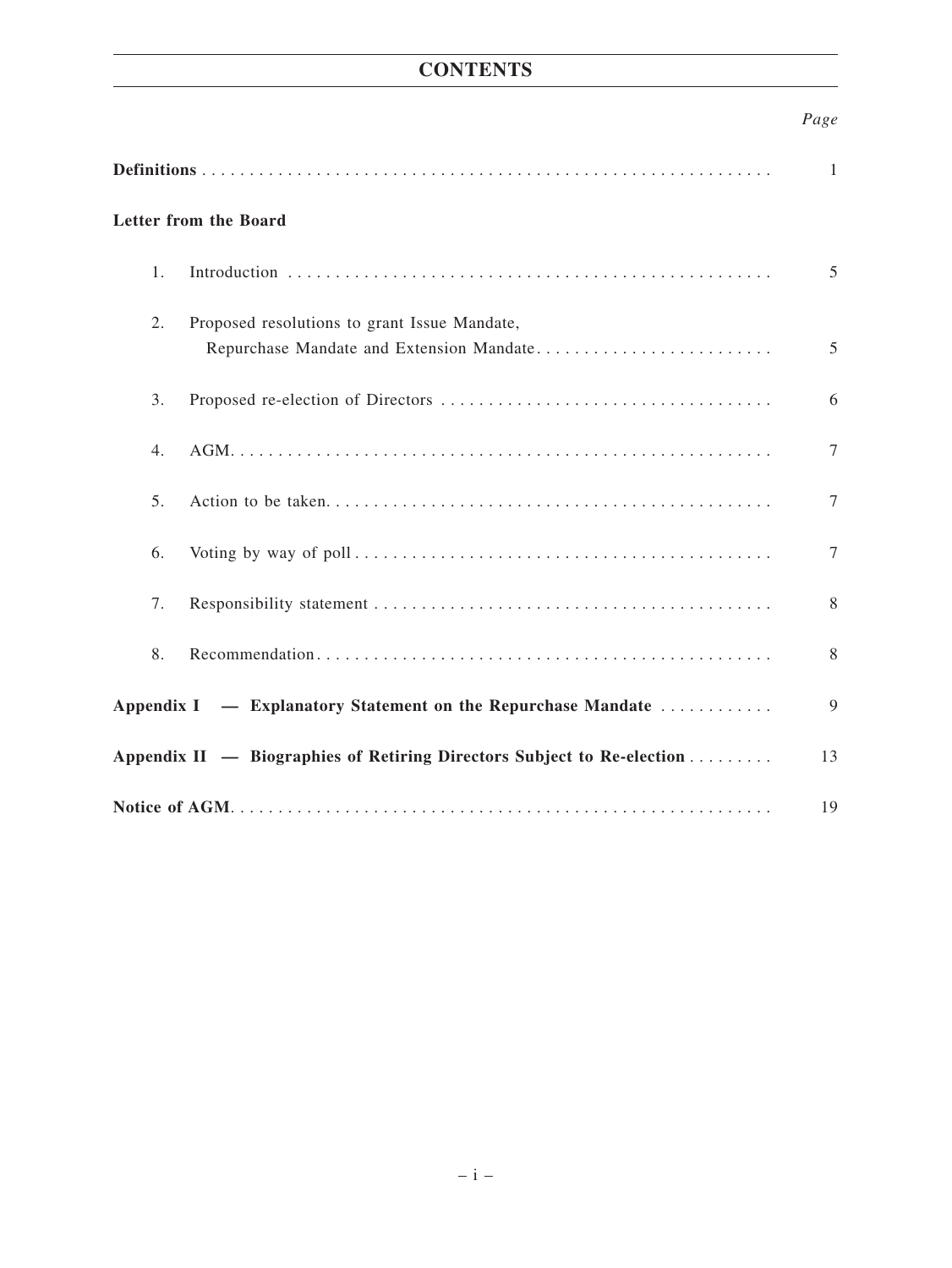*In this circular, the following expressions have the following meanings unless the context otherwise requires:*

| "AGM"               | the annual general meeting of the Company to be held at<br>Conference Room, 2/F, Kidztech (Guangdong) Intelligent<br>Technology Co., Ltd. (奇士達(廣東)智能科技有限公司),<br>Yongxin Industrial Estate, Lianshang Town, Chenghai<br>District, Shantou City, Guangdong, PRC on Friday, 24 June<br>2022 at 10:00 a.m. |
|---------------------|--------------------------------------------------------------------------------------------------------------------------------------------------------------------------------------------------------------------------------------------------------------------------------------------------------|
| "AGM Notice"        | the notice convening the AGM as set out on pages 19 to 24<br>of this circular                                                                                                                                                                                                                          |
| "Articles"          | the Articles of Association of the Company as amended<br>and/or restated from time to time                                                                                                                                                                                                             |
| "Board"             | the board of Directors                                                                                                                                                                                                                                                                                 |
| "Companies Act"     | the Companies Act, Cap 22 (Act 3 of 1961, as consolidated<br>and revised) of the Cayman Islands                                                                                                                                                                                                        |
| "Company"           | Holdings Limited,<br>Kidztech<br>an exempted<br>company<br>incorporated in the Cayman Islands with limited liability,<br>the Shares of which are listed on the Main Board of the<br>Stock Exchange (stock code: 6918)                                                                                  |
| "Director(s)"       | the director(s) of the Company                                                                                                                                                                                                                                                                         |
| "Extension Mandate" | a general and unconditional mandate to the Directors to the<br>effect that any Shares repurchased under the Repurchase<br>Mandate will be added to the total number of Shares which<br>may be allotted and issued under the Issue Mandate                                                              |
| "Group"             | the Company and its subsidiaries from time to time                                                                                                                                                                                                                                                     |
| "HK\$"              | Hong Kong dollars, the lawful currency of Hong Kong                                                                                                                                                                                                                                                    |
| "Hong Kong"         | the Hong Kong Special Administrative Region of the PRC                                                                                                                                                                                                                                                 |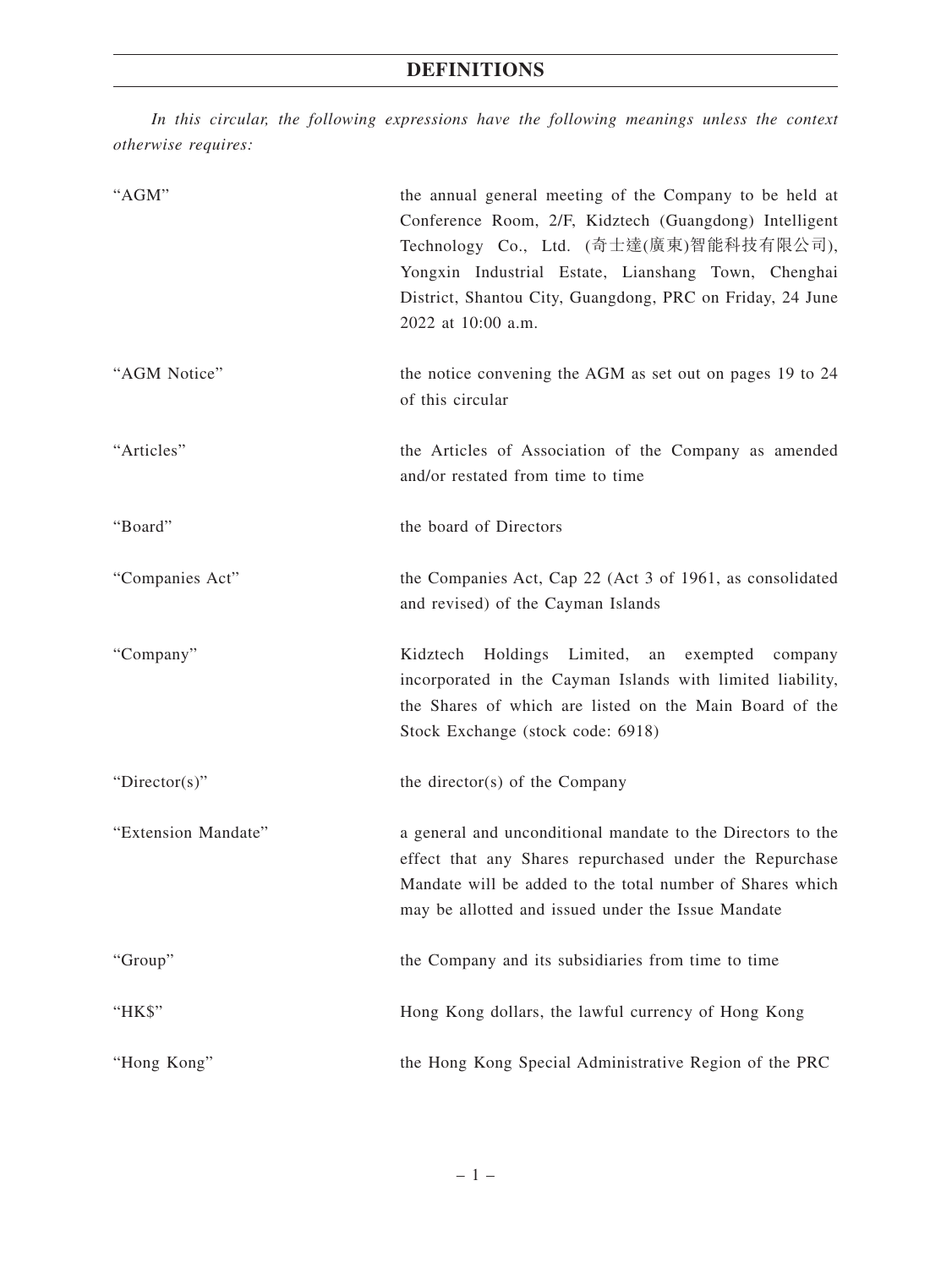# **DEFINITIONS**

| "Hong Kong Branch Share<br>Registrar" | Tricor Investor Services Limited, the branch share registrar<br>and transfer office of the Company in Hong Kong                                                                                                                                                                                                                    |  |  |
|---------------------------------------|------------------------------------------------------------------------------------------------------------------------------------------------------------------------------------------------------------------------------------------------------------------------------------------------------------------------------------|--|--|
| "Issue Mandate"                       | a general and unconditional mandate proposed to be<br>granted to the Directors to exercise the power of the<br>Company to issue, allot and deal with Shares up to 20% of<br>the total number of Shares in issue of the Company as at<br>the date of the passing of the related resolution at the AGM<br>granting the Issue Mandate |  |  |
| "Latest Practicable Date"             | Friday, 6 May 2022, being the latest practicable date prior<br>to the printing of this circular for the purpose of<br>ascertaining certain information contained in this circular                                                                                                                                                  |  |  |
| "Listing Rules"                       | the Rules Governing the Listing of Securities on the Stock<br>Exchange                                                                                                                                                                                                                                                             |  |  |
| "PRC"                                 | the People's Republic of China                                                                                                                                                                                                                                                                                                     |  |  |
| "Repurchase Mandate"                  | a general and unconditional mandate proposed to be<br>granted to the Directors to exercise the power of the<br>Company to repurchase Shares up to 10% of the total<br>number of Shares in issue of the Company as at the date of<br>the passing of the related resolution at the AGM granting<br>the Repurchase Mandate            |  |  |
| "RMB"                                 | Renminbi, the lawful currency of the PRC                                                                                                                                                                                                                                                                                           |  |  |
| "SFO"                                 | the Securities and Futures Ordinance (Cap. 571 of the Laws<br>of Hong Kong) as amended from time to time                                                                                                                                                                                                                           |  |  |
| "Share $(s)$ "                        | ordinary share(s) of HK\$0.001 each in the share capital of<br>the Company                                                                                                                                                                                                                                                         |  |  |
| "Shareholders"                        | the holders of issued Shares                                                                                                                                                                                                                                                                                                       |  |  |
| "Stock Exchange"                      | The Stock Exchange of Hong Kong Limited                                                                                                                                                                                                                                                                                            |  |  |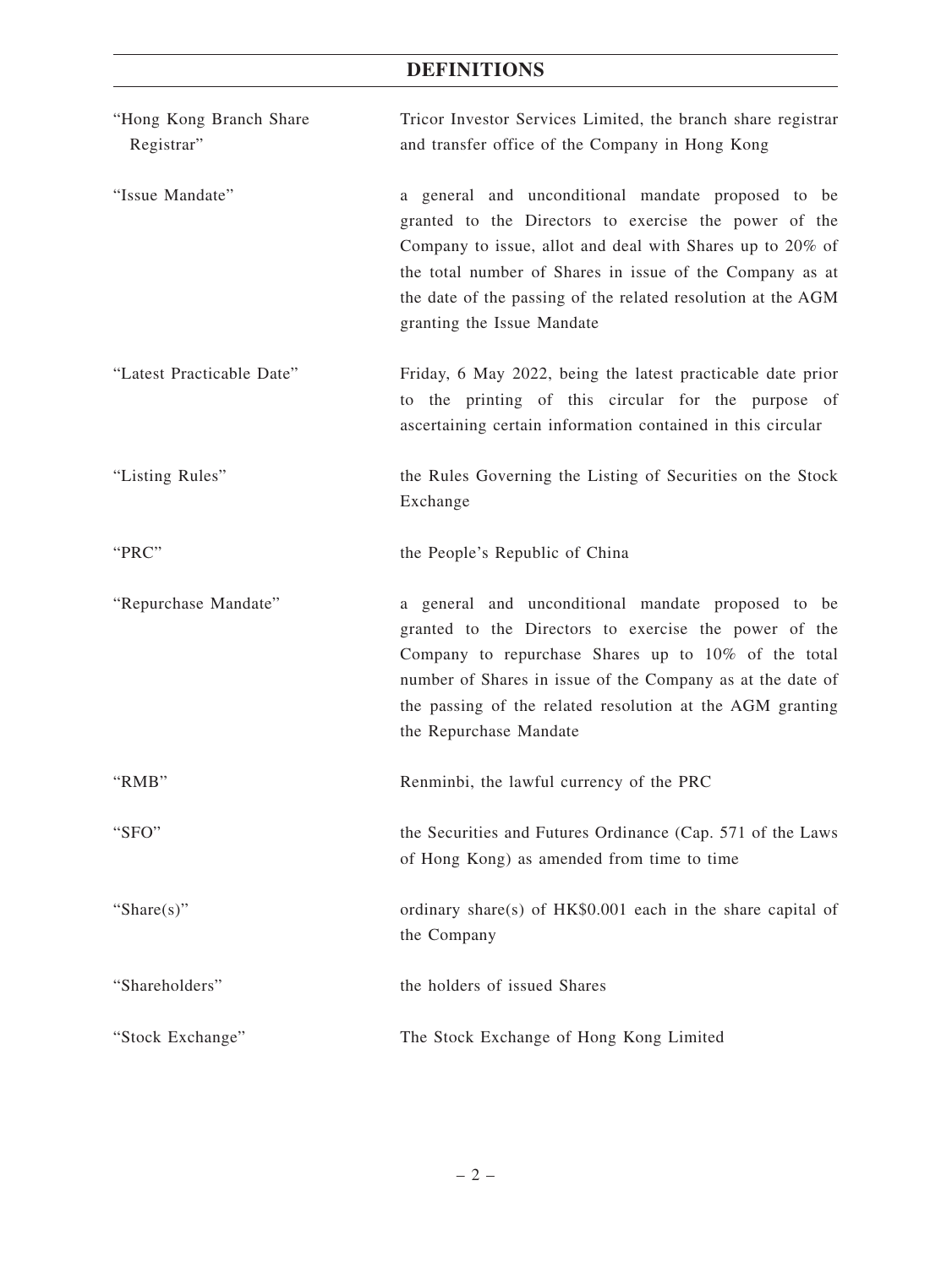# **DEFINITIONS**

| "Takeovers Code" | the Codes on Takeovers and Mergers and Share Buy-backs |
|------------------|--------------------------------------------------------|
|                  | approved by the Securities and Futures Commission of   |
|                  | Hong Kong (as amended from time to time)               |
|                  |                                                        |

"%" per cent

*In case of any discrepancy between the Chinese version and the English version, the English version shall prevail.*

*The English names of the PRC entities as referred to in this circular are translations from their Chinese names and are for identification purposes only. If there is any inconsistency, the Chinese name shall prevail.*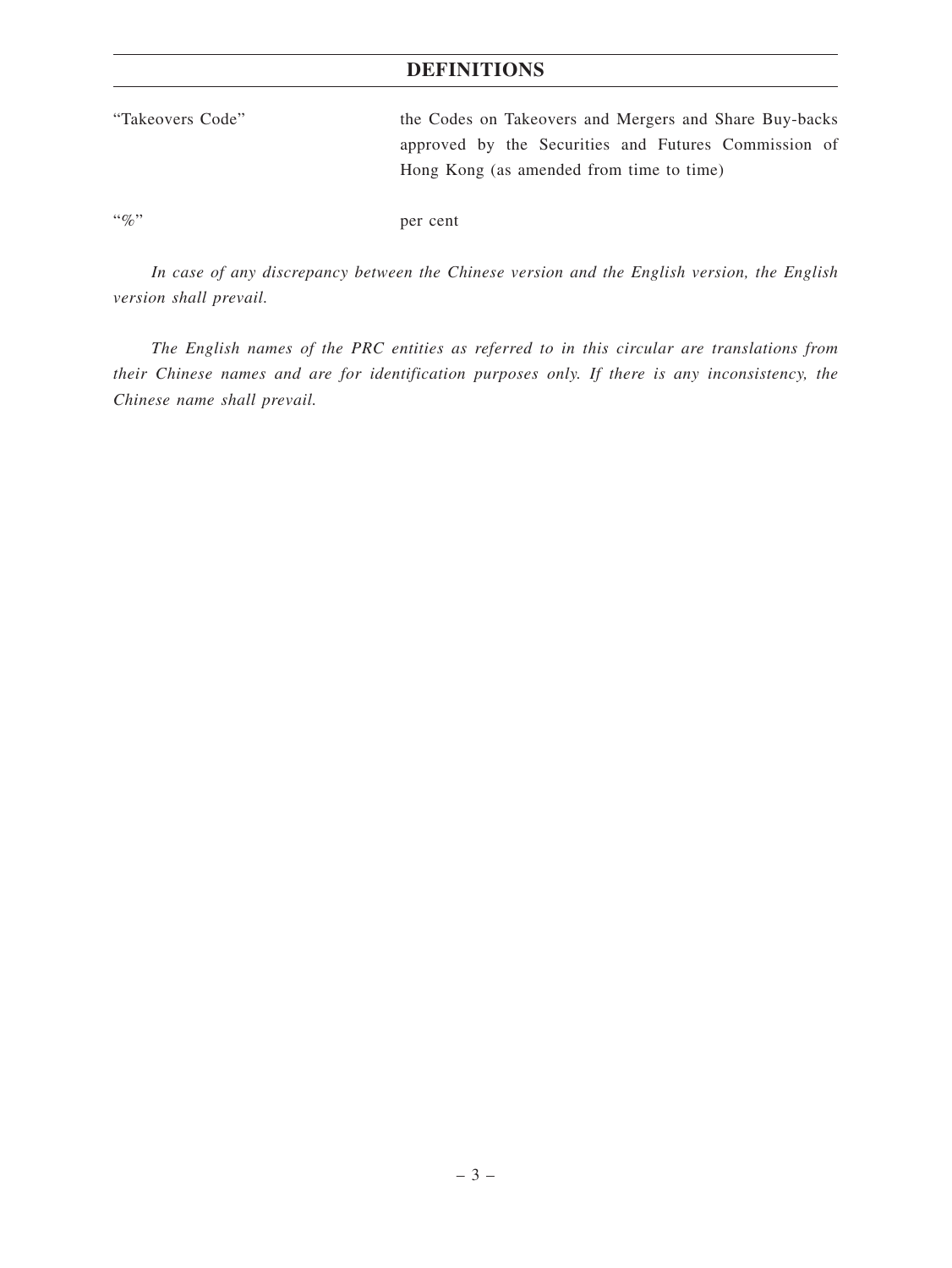

# **Kidztech Holdings Limited 奇 士 達 控 股 有 限 公 司**

*(Incorporated in the Cayman Islands with limited liability)*

**(Stock Code: 6918)**

*Executive Directors:* Mr. Yu Huang *(Chairman and Chief Executive Officer)* Mr. Zhu Qiang Ms. He Minhua

*Non-executive Director:* Ms. Zheng Jingyun

*Independent non-executive Directors:* Mr. He Weidong Ms. Wang Shiling Mr. Gong Lan

*Registered Office:* Cricket Square Hutchins Drive P.O. Box 2681 Grand Cayman KY1-1111 Cayman Islands

*Principal place of business in the PRC:* Chengyanggang Road Ancheng Highway Lianxia Town Chenghai District Shantou City Guangdong PRC

*Principal place of business in Hong Kong:* Room 802, 8/F Inter-Continental Plaza 94 Granville Road Tsim Sha Tsui East Kowloon Hong Kong

13 May 2022

*To the Shareholders*

Dear Sir or Madam,

**PROPOSALS FOR (I) GENERAL MANDATES TO ISSUE SHARES AND TO REPURCHASE SHARES, (II) RE-ELECTION OF DIRECTORS, AND NOTICE OF ANNUAL GENERAL MEETING**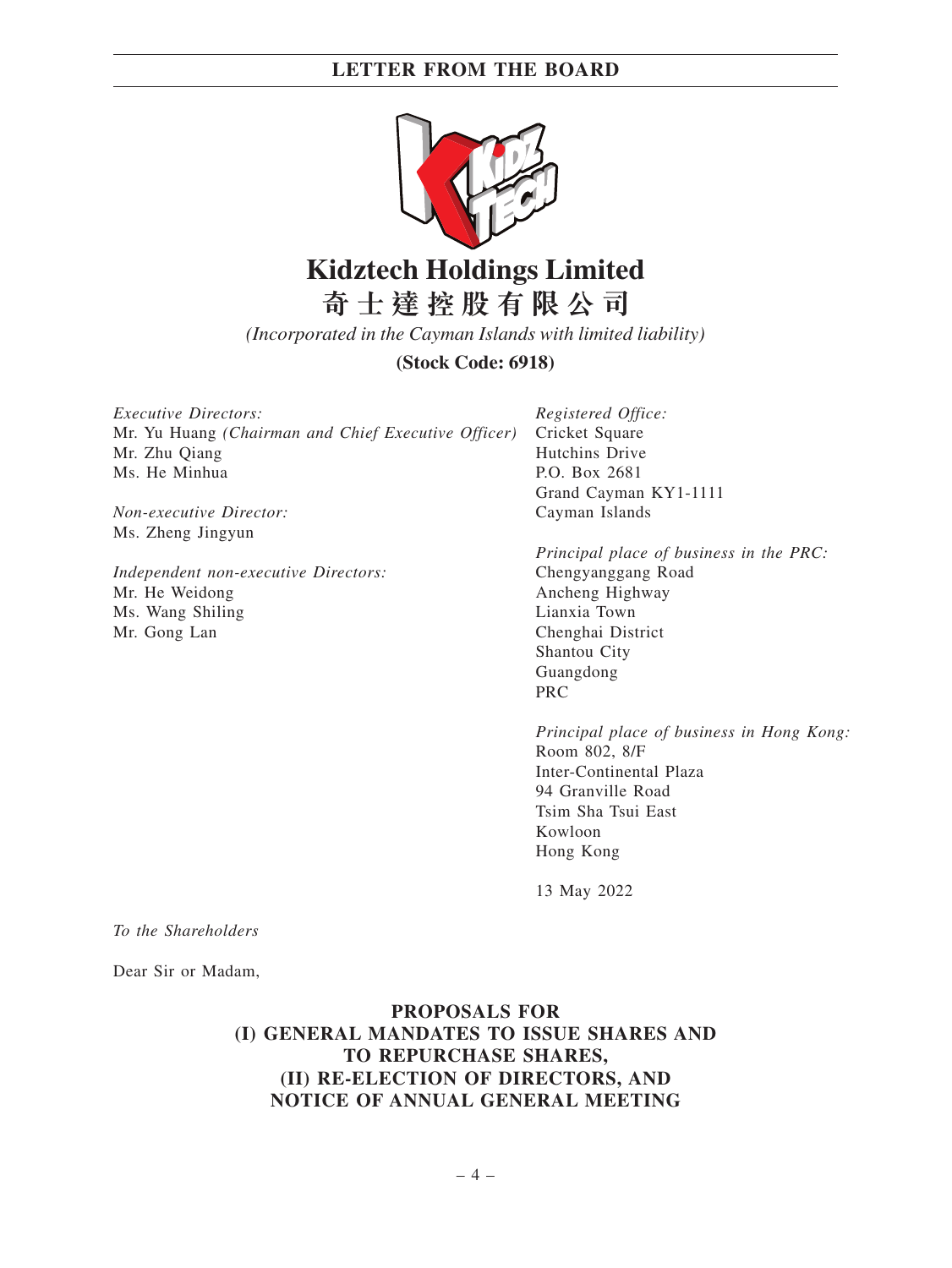#### **1. INTRODUCTION**

The purpose of this circular is to provide you with the information in connection with the proposals at the AGM to (i) grant the Issue Mandate, the Repurchase Mandate and the Extension Mandate; and (ii) re-elect the retiring Directors. The proposals will be put to the AGM and are included in the AGM Notice contained in this circular.

# **2. PROPOSED RESOLUTIONS TO GRANT ISSUE MANDATE, REPURCHASE MANDATE AND EXTENSION MANDATE**

At the annual general meeting of the Company held on 27 May 2021, the Directors were given a general mandate to allot, issue and deal with the Shares and a general mandate to repurchase the Shares.

These mandates will expire at the conclusion of the AGM. At the AGM, among other businesses, resolutions will be proposed to grant the Issue Mandate, the Repurchase Mandate and Extension Mandate to the Directors.

Subject to the passing of the proposed resolution for the grant of the Issue Mandate and on the basis that no further Shares are allotted and issued or repurchased prior to the date of the AGM, the Directors would be authorised to allot, issue and deal with a maximum of 104,177,200 additional Shares under the Issue Mandate, representing 20% of the aggregate number of issued Shares (i.e. 520,886,000 Shares) as at the date of the AGM.

Each of the Issue Mandate, the Repurchase Mandate and the Extension mandate will, if granted, remain in effect until the earliest of: (a) the conclusion of the next annual general meeting of the Company; (b) the expiration of the period within which the next annual general meeting of the Company is required by the Articles or any applicable laws of the Cayman Islands to be held; or (c) the time when such mandate is revoked, varied or renewed by an ordinary resolution of the Shareholders in general meeting.

Under the Listing Rules, the Company is required to give the Shareholders an explanatory statement containing all information reasonably necessary to enable the Shareholders to make an informed decision on whether to vote for or against the resolution to grant to the Directors the Repurchase Mandate. The explanatory statement required by the Listing Rules is set out in Appendix I to this circular.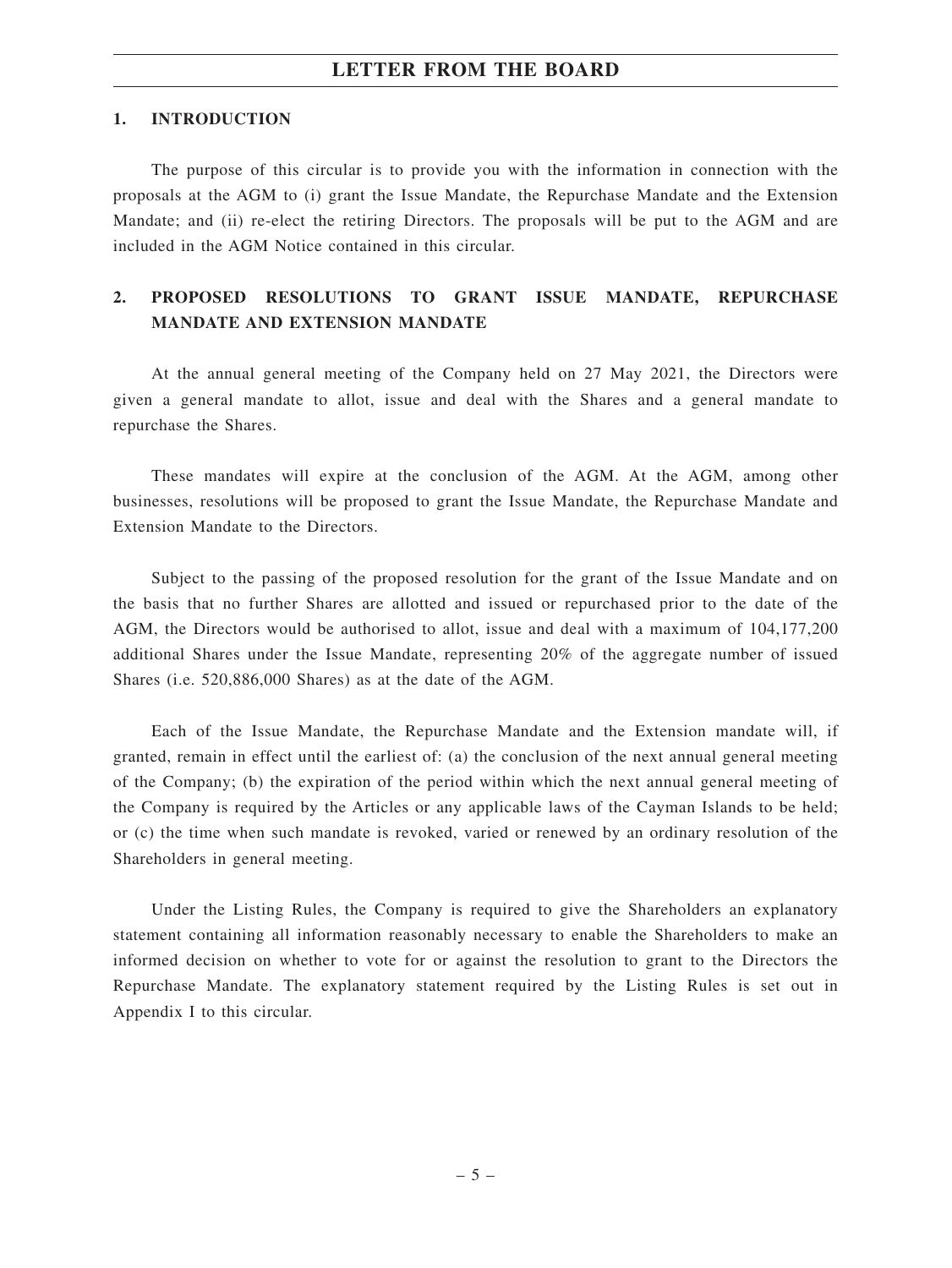#### **3. PROPOSED RE-ELECTION OF DIRECTORS**

The Board comprises seven Directors, of which Mr. Yu Huang, Mr. Zhu Qiang and Ms. He Minhua are executive Directors; Ms. Zheng Jingyun is a non-executive Director; and Mr. He Weidong, Ms. Wang Shiling and Mr. Gong Lan are independent non-executive Directors.

Pursuant to Article 83(3) of the Articles, Mr. Zhu Qiang, Ms. He Minhua, Ms. Wang Shiling and Mr. Gong Lan will retire from office at the AGM and being eligible, will offer themselves for re-election.

Pursuant to Article 84(1) of the Articles, Mr. Yu Huang will retire from office by rotation at the AGM and being eligible, will offer himself for re-election.

The nomination committee of the Company identifies candidates according to the objective criteria (including but not limited to professional experience, skills, knowledge, gender, age, cultural and educational background, ethnicity and term of service) contained in the nomination policy adopted by the Company, and conducts assessment and reviews based on written confirmations of independence provided by Ms. Wang Shiling and Mr. Gong Lan to the Company pursuant to the independence standard contained in Rule 3.13 of the Listing Rules. Ms. Wang Shiling and Mr. Gong Lan are not related to any Director, senior management of the Company or substantial or controlling Shareholders. The Board is also not aware of any circumstance that might influence Ms. Wang Shiling and Mr. Gong Lan in exercising independent judgment, and is satisfied that they have the required character, integrity, independence and experience to fulfill the role of an independent non-executive Director and they will be able to maintain an independent view of the Group's affairs. The Board considers them to be independent and beneficial to the diversity of the Board with their professional experience that allows them to contribute to the Board with invaluable expertise.

The biographical details of the Directors subject to re-election at the AGM are contained in Appendix II to this circular.

Further information on the Directors' performance and attendance at Board or committee meetings and/or time commitment to other office is disclosed in the corporate governance report included in the annual report of the Company for the year ended 31 December 2021.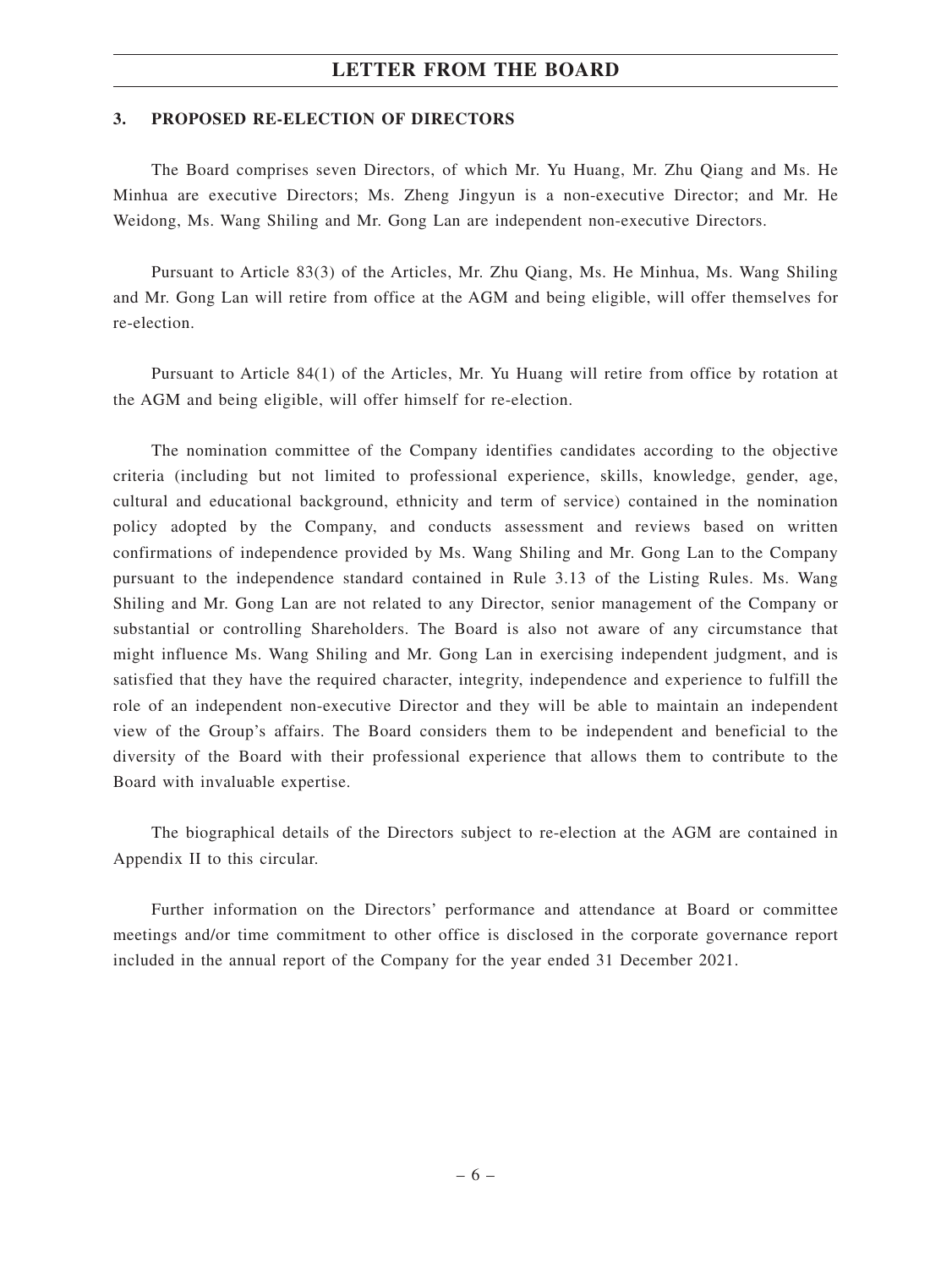#### **4. AGM**

A notice convening the AGM for considering the resolutions to, among others, grant the Directors the Issue Mandate and the Repurchase Mandate, the Extension Mandate and re-elect retiring Directors is set out on pages 19 to 24 of this circular. A form of proxy for use at the AGM is enclosed with this circular.

**For determining the entitlement to attend and vote at the AGM, the register of members of the Company will be closed from Tuesday, 21 June 2022 to Friday, 24 June 2022, both days inclusive, during which period no transfer of Shares will be effected. In order to qualify for attending and voting at the AGM, unregistered holders of the Shares should ensure that all share transfer forms accompanied by the relevant share certificates must be lodged with the Company's Hong Kong Branch Share Registrar, Tricor Investor Services Limited, at Level 54, Hopewell Centre, 183 Queen's Road East, Hong Kong for registration not later than 4:30 p.m. on Monday, 20 June 2022.**

#### **5. ACTION TO BE TAKEN**

A form of proxy for use at the AGM is enclosed with this circular and available from the websites of the Stock Exchange (www.hkexnews.hk) and the Company (www.kidztech.net).

**Whether or not you are able to attend the AGM, you are requested to complete the form of proxy in accordance with the instructions printed thereon and return it to the Company's Hong Kong Branch Share Registrar, Tricor Investor Services Limited, at Level 54, Hopewell Centre, 183 Queen's Road East, Hong Kong as soon as possible and in any event not less than 48 hours before the time for holding the AGM or any adjournment thereof. Completion and delivery of the form of proxy will not preclude you from attending and voting at the AGM or any adjournment thereof should you so wish.**

#### **6. VOTING BY WAY OF POLL**

Pursuant to Rule 13.39(4) of the Listing Rules, all votes at the AGM will be taken by poll except where the chairman, in good faith, decides to allow a resolution which relates purely to a procedural or administrative matter to be voted on by a show of hands and the Company will announce the results of the poll in the manner prescribed under Rules 13.39(5) and 13.39(5A) of the Listing Rules.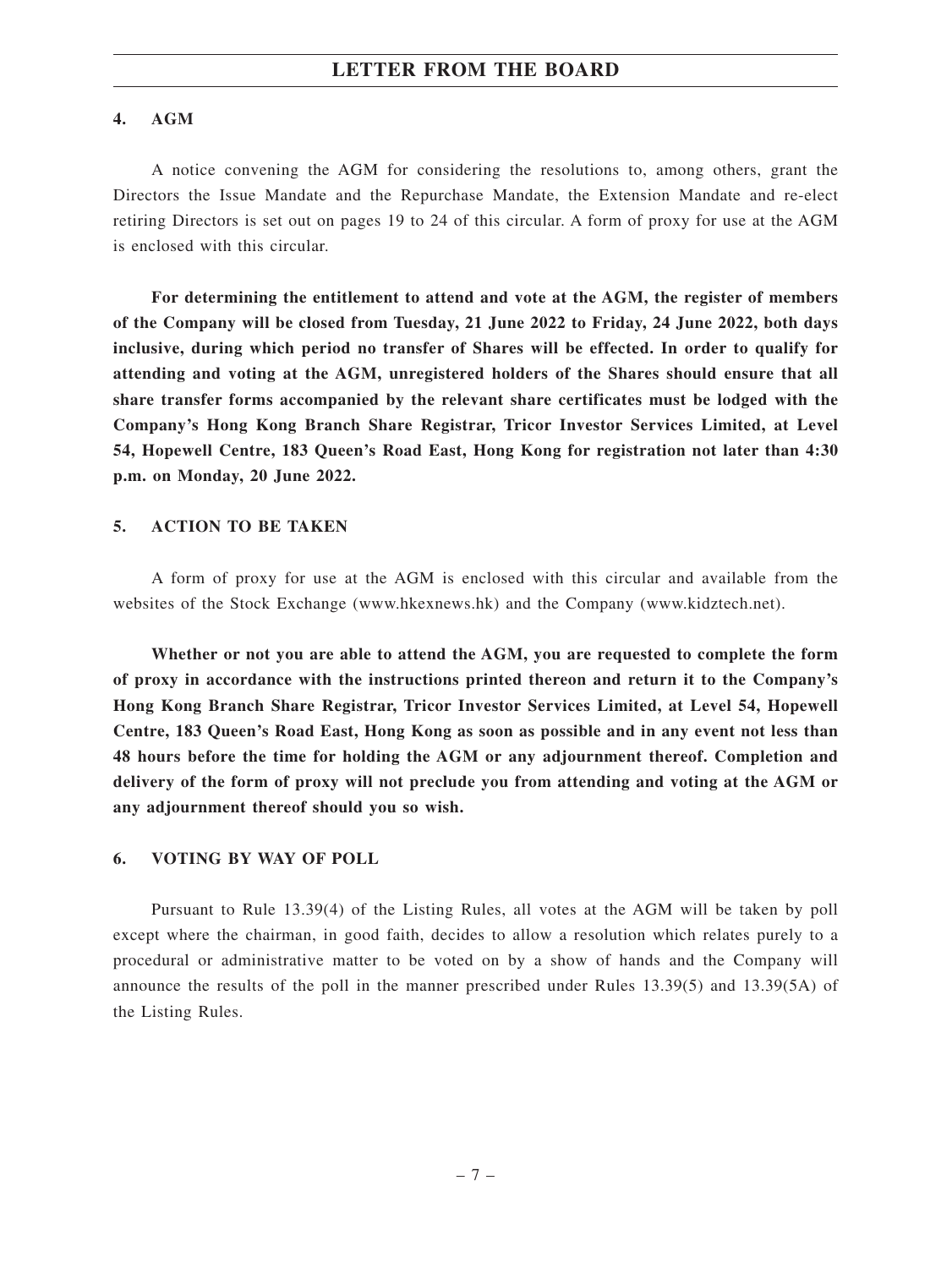#### **7. RESPONSIBILITY STATEMENT**

This circular, for which the Directors collectively and individually accept full responsibility, includes particulars given in compliance with the Listing Rules for the purpose of giving information with regard to the Company. The Directors, having made all reasonable enquiries, confirm that to the best of their knowledge and belief the information contained in this circular is accurate and complete in all material respects and not misleading or deceptive and there are no other matters the omission of which would make any statement herein or this circular misleading.

#### **8. RECOMMENDATION**

The Directors consider that the proposed grant of the Issue Mandate, the Repurchase Mandate and the Extension Mandate and the re-election of the retiring Directors as referred to in this circular are in the best interests of the Company and the Shareholders as a whole. Accordingly, the Directors recommend all Shareholders to vote in favour of the resolutions to be proposed at the AGM as contained in the AGM Notice.

> Yours faithfully By order of the Board of **Kidztech Holdings Limited Yu Huang** *Chairman, Chief Executive Officer and Executive Director*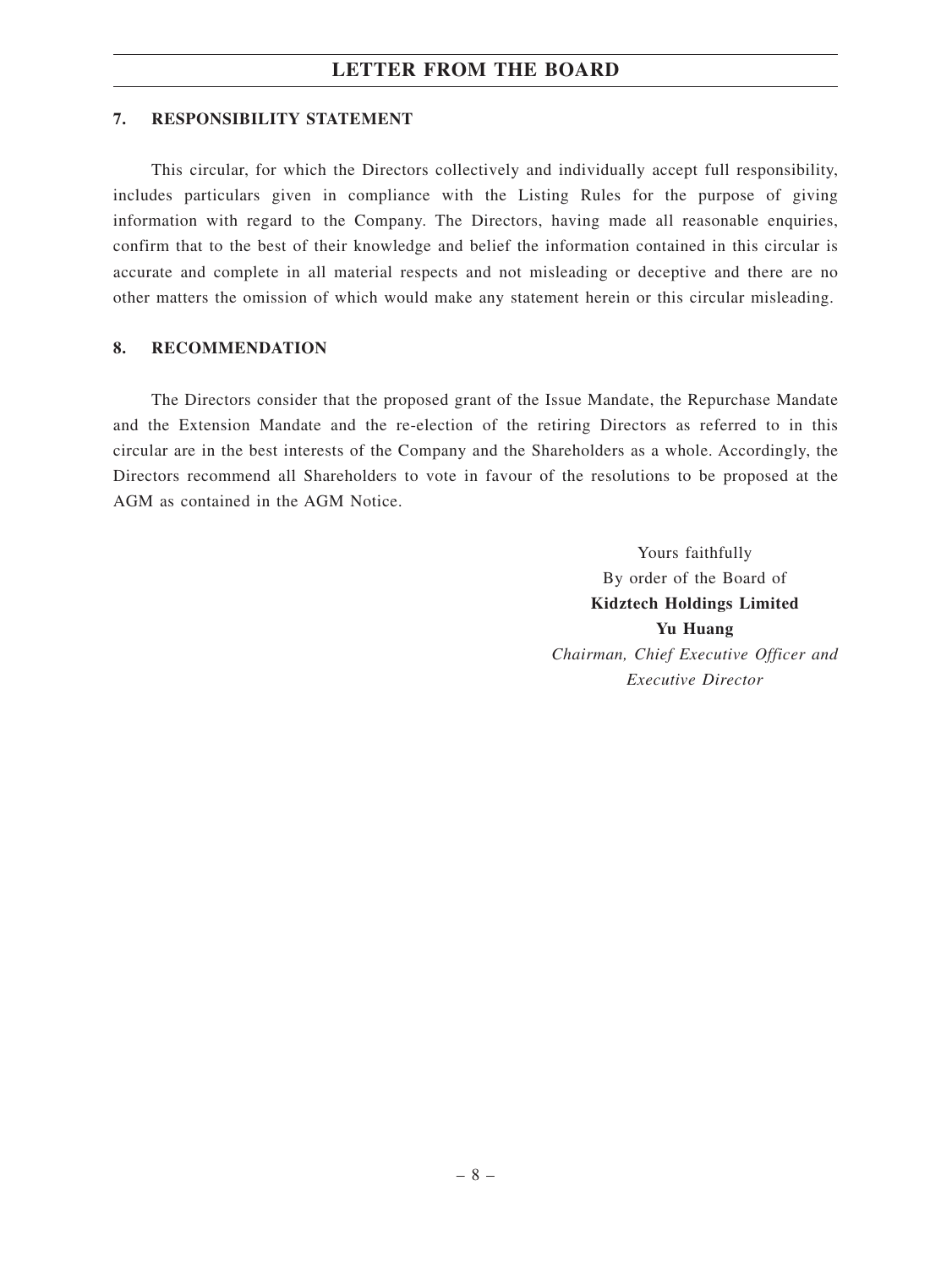This appendix serves as an explanatory statement as required under the Listing Rules to provide requisite information to you for your consideration of the Repurchase Mandate.

#### **1. LISTING RULES**

The Listing Rules permit companies whose primary listings are on the Stock Exchange to repurchase their shares on the Stock Exchange and any other stock exchange on which the securities of the company are listed and such exchange is recognised by the SFC subject to certain restrictions, the most important of which are summarised below:

- (a) the shares proposed to be purchased by the company are fully-paid up;
- (b) the company has previously sent to its shareholders an explanatory statement complying with the provisions of Rule 10.06(1)(b) of the Listing Rules; and
- (c) the shareholders of the company have given a specific approval or a general mandate to the directors of the company to make the purchase, by way of an ordinary resolution which complies with Rule  $10.06(1)(c)$  of the Listing Rules and which has been passed at a general meeting of the company duly convened and held.

The company must report the outcome of the general meeting called to consider the proposed repurchases to the Stock Exchange immediately following the meeting.

#### **2. SHARES IN ISSUE**

As at the Latest Practicable Date, the total number of issued and paid-up Shares was 520,886,000 Shares.

Subject to the passing of the proposed resolution granting the Repurchase Mandate and on the basis that no further Shares are issued or repurchased and/or cancelled prior to the AGM, the Company would be allowed under the Repurchase Mandate to repurchase a maximum of 52,088,600 Shares.

#### **3. REASONS FOR REPURCHASES**

The Directors believe that it is in the best interests of the Company and the Shareholders for the Directors to have a general authority from the Shareholders to enable the Company to repurchase Shares in the market. Such a repurchase may, depending on market conditions and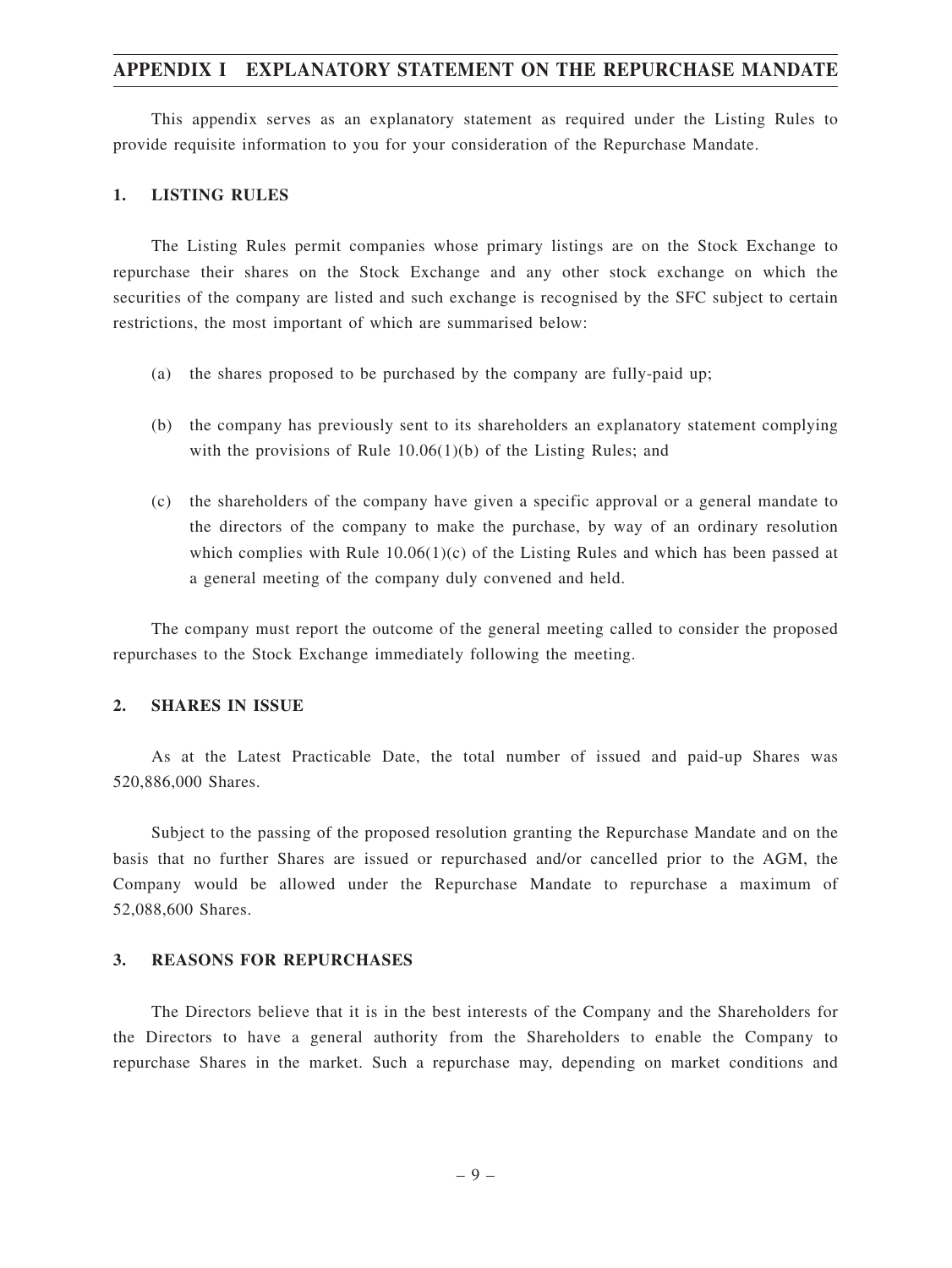funding arrangements at the time, lead to an enhancement of the Company's net asset value and/or earnings per Share. Repurchases of Shares will only be made when the Directors believe that such repurchases will benefit the Company and the Shareholders as a whole.

#### **4. FUNDING OF REPURCHASES**

In repurchasing Shares, the Company may only apply funds legally available for such purpose in accordance with the Articles, applicable laws of the Cayman Islands and the Listing Rules. The Company may not repurchase its own Shares on the Stock Exchange for a consideration other than cash or for settlement otherwise than in accordance with the trading rules of the Stock Exchange from time to time.

Repurchases may be made out of profits of the Company, sums standing to the credit of the share premium account or a fresh issue of Shares made for the purpose of the repurchase or out of capital of the Company and, in the case of any premium payable on the repurchase, out of the profits of the Company or from sums standing to the credit of the share premium account of the Company at or prior to such repurchases. Subject to the Companies Act, repurchases may also be made out of capital of the Company.

### **5. IMPACT OF REPURCHASES**

There might be a material adverse impact on the working capital or gearing position of the Company (as compared with the position disclosed in the Company's audited consolidated financial statements contained in the annual report of the Company for the year ended 31 December 2021) in the event that the Repurchase Mandate is exercised in full at any time during the proposed repurchase period. No repurchases pursuant to the Repurchase Mandate would be made where such repurchases would have a material adverse impact on the working capital or gearing positions of the Company unless the Directors consider such repurchases were in the best interests of the Company and the Shareholders as a whole.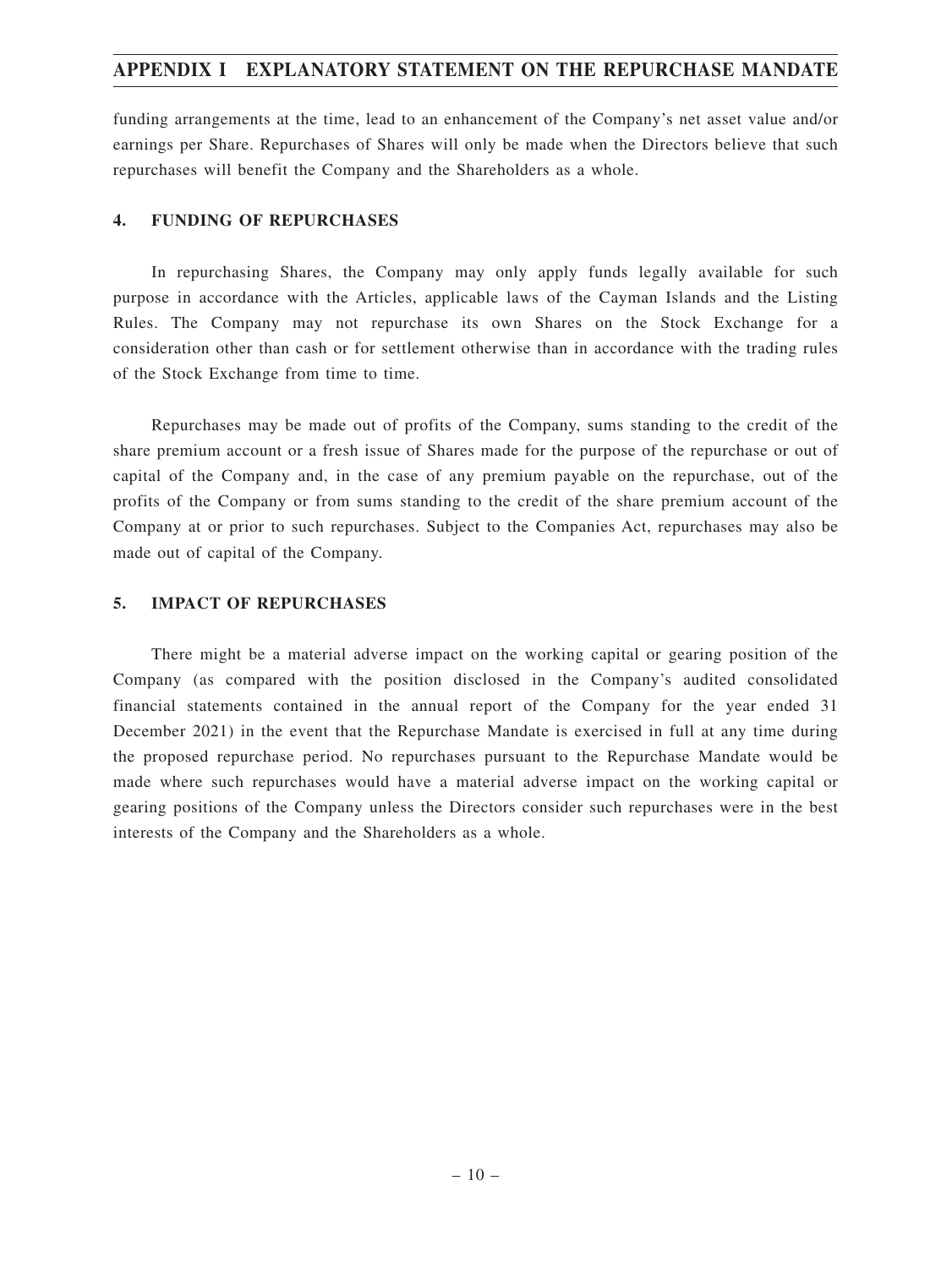### **6. SHARE PRICES RECORD**

The highest and lowest prices at which the Shares have traded on the Stock Exchange during each of the previous twelve months before the Latest Practicable Date were as follows:

|                                         |                | Price per Share |  |
|-----------------------------------------|----------------|-----------------|--|
|                                         | <b>Highest</b> | Lowest          |  |
|                                         | HK\$           | HK\$            |  |
| 2021                                    |                |                 |  |
| April                                   | 2.46           | 1.45            |  |
| May                                     | 1.85           | 1.10            |  |
| June                                    | 1.73           | 1.20            |  |
| July                                    | 1.64           | 1.29            |  |
| August                                  | 1.81           | 1.40            |  |
| September                               | 1.55           | 1.28            |  |
| October                                 | 1.41           | 1.11            |  |
| November                                | 1.54           | 1.11            |  |
| December                                | 1.28           | 0.91            |  |
| 2022                                    |                |                 |  |
| January                                 | 1.07           | 0.70            |  |
| February                                | 0.98           | 0.76            |  |
| March                                   | 0.90           | 0.70            |  |
| April                                   | 0.97           | 0.76            |  |
| May (up to the Latest Practicable Date) | 1.00           | 0.91            |  |

### **7. GENERAL**

The Directors have undertaken to the Stock Exchange that, so far as the same may be applicable, they will exercise the Repurchase Mandate in accordance with the Listing Rules, the Articles and the applicable laws and regulations of the Cayman Islands in force from time to time.

None of the Directors nor, to the best of their knowledge, having made all reasonable enquiries, any of their respective close associates (as defined in the Listing Rules), has any present intention, if the Repurchase Mandate is approved by the Shareholder, to sell any Shares to the Company.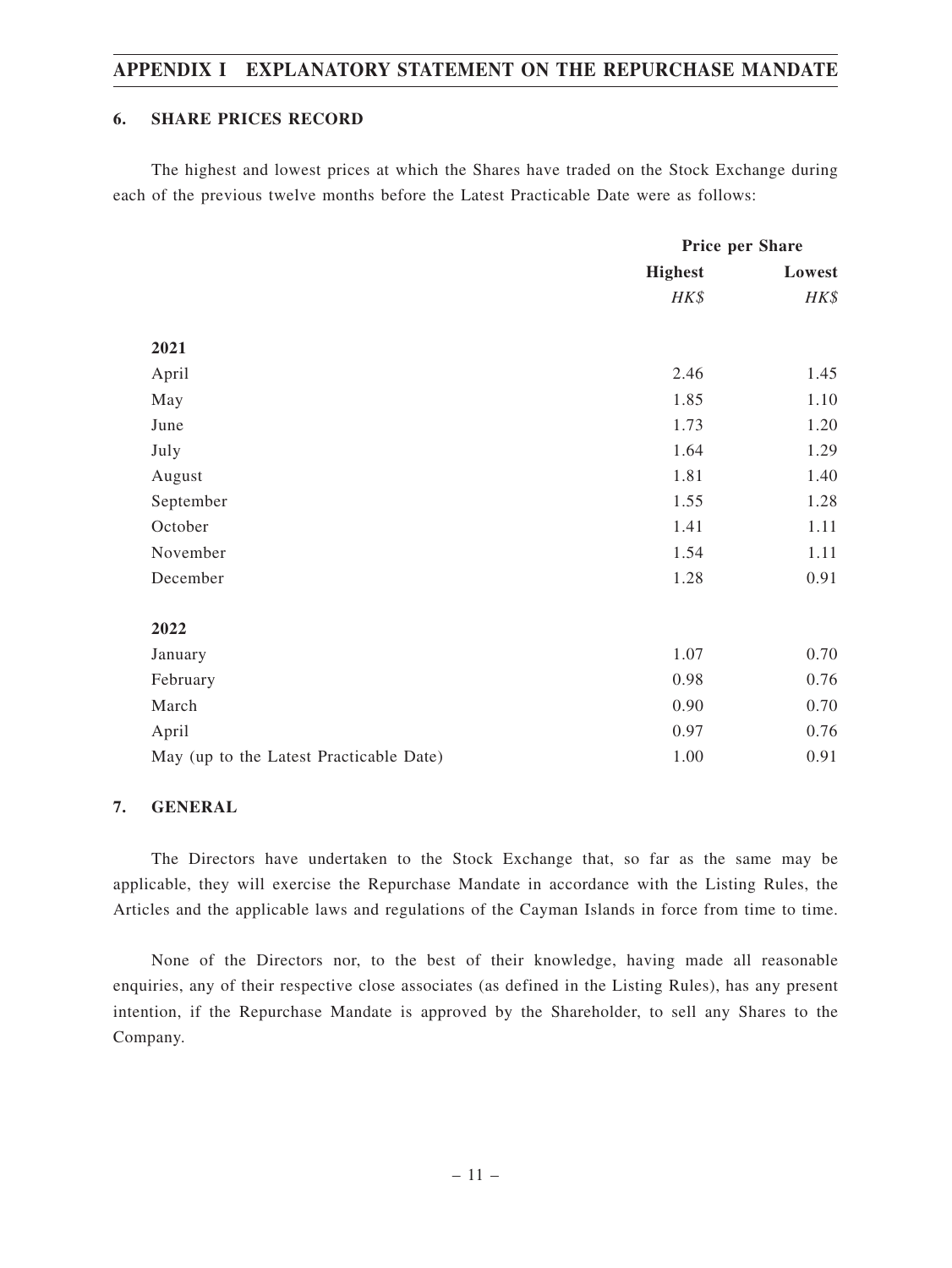No core connected person (as defined in the Listing Rules) of the Company has notified the Company that he has a present intention to sell any Shares to the Company or has undertaken not to do so, if the Repurchase Mandate is approved by the Shareholders.

#### **8. EFFECTS OF THE TAKEOVERS CODE**

If, as a result of a repurchase of Shares under the Repurchase Mandate, a Shareholder's proportionate interest in the voting rights of the Company increases, such increase will be treated as an acquisition for the purposes of the Takeovers Code. Under certain circumstances, a Shareholder, or a group of Shareholders acting in concert (within the meaning under the Takeovers Code), depending on the level of increase in the interest of the Shareholder(s), could obtain or consolidate control of the Company and become(s) obliged to make a mandatory offer in accordance with Rule 26 of the Takeovers Code.

As at the Latest Practicable Date, to the best of the knowledge and belief of the Directors, Mr. Yu Huang and Ms. Chen Cheng were deemed to be interested in 206,946,667 Shares representing approximately 39.73% of the total number of Shares in issue through a controlled corporation. In the event that the Directors exercise in full the power to repurchase Shares under the Repurchase Mandate, then, such interests would be increased to approximately 44.14% of the total number of Shares in issue, resulting in a mandatory offer obligation being triggered under the Takeovers Code. The Directors have no intention to repurchase Shares which may result in possible mandatory offer obligation being triggered under the Takeovers Code. Save as disclosed above, the Directors are not aware of any consequences which may arise under the Takeovers Code as a result of any purchases made under the Repurchase Mandate.

The Repurchase Mandate will not be exercised to the extent that the public float would fall below 25% of the total number of Shares in issue or any other minimum percentage prescribed under the Listing Rules.

#### **9. SHARE REPURCHASE MADE BY THE COMPANY**

The Company had not repurchased any Shares (whether on the Stock Exchange or otherwise) in the six months preceding the Latest Practicable Date.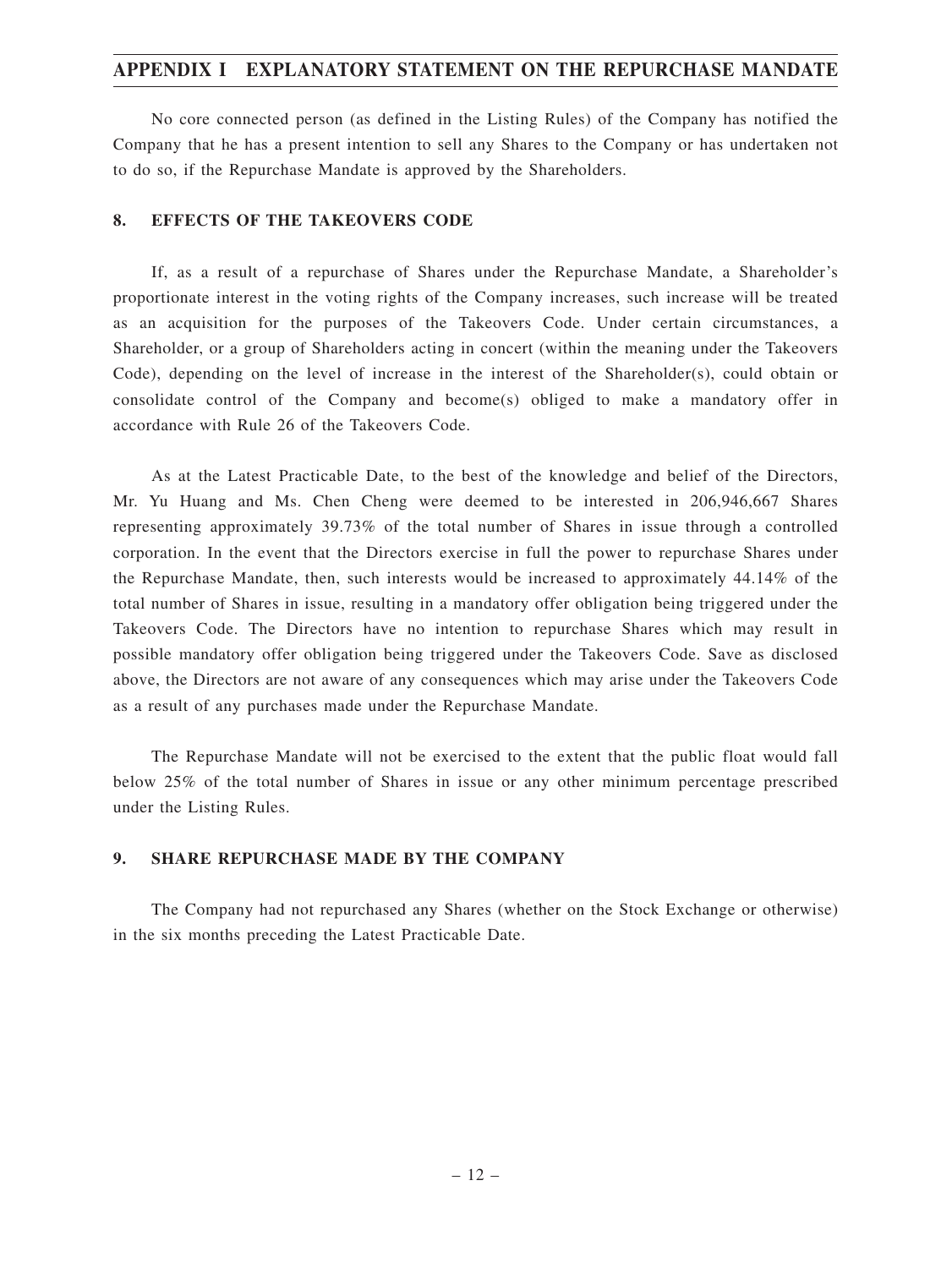The biographical details of the Directors proposed to be re-elected at the AGM are set out as follows:

**Mr. Yu Huang (余煌)** ("**Mr. Yu**"), aged 41, founded the Group through the establishment of Shantou Chenghai Jinjun Toys Co., Ltd.\* (汕頭市澄海區錦駿玩具有限公司) in June 2009. Mr. Yu is the chairman, executive Director, chief executive officer and controlling shareholder of the Company. He is also a member of the Nomination Committee of the Company. He was appointed as a Director in October 2019 and was re-designated as an executive Director in November 2019.

Mr. Yu has over 12 years of experience in the toy manufacturing and sale industry. Prior to the establishment of the Group, Mr. Yu worked as the deputy general manager of Shantou Chenghai Changxing Paper Foil Co., Ltd.\* (汕頭市澄海區昌興紙箔有限公司) from July 2004 to March 2007 and the general manager of Shantou Chenghai Jinjun Toys Factory\* (汕頭市澄海區錦 駿玩具廠), which is primarily engaged in toy manufacturing, from March 2007 to June 2009. Mr. Yu graduated from the Guangdong Justice Police Vocational College\* (廣東司法警官職業學院) in the PRC and was awarded a professional diploma in law.

Save as disclosed above, as at the Latest Practicable Date, Mr. Yu had not held any directorship in any other public listed companies in the last three years or any other positions with the Company or other members of the Group.

As at the Latest Practicable Date, Mr. Yu had an indirect interest in 206,946,667 Shares through his 94.79% interest in Top Synergy Y&C Limited, representing approximately 39.73% of the Shares in issue within the meaning of Part XV of the SFO.

Save as disclosed above, at the Latest Practicable Date, Mr. Yu did not have any relationship with any other Directors, senior management, substantial Shareholders or controlling Shareholders of the Company.

Mr. Yu has entered into a service agreement with the Company for a term of three years commencing on 18 March 2020 subject to termination by not less than three months' notice in writing served by either party on the other and is subject to retirement by rotation and re-election at the annual general meetings of the Company in accordance with the Articles. His emoluments are determined by reference with the terms of the service agreement by reference to his duties and responsibilities with the Company, the Company's remuneration policy and the prevailing market conditions. Under the service agreement, Mr. Yu is entitled to receive a basic annual salary of RMB300,000 and is entitled to other additional benefits. In addition, Mr. Yu is entitled to a year end management bonus and performance reward of a sum to be determined by the Board at its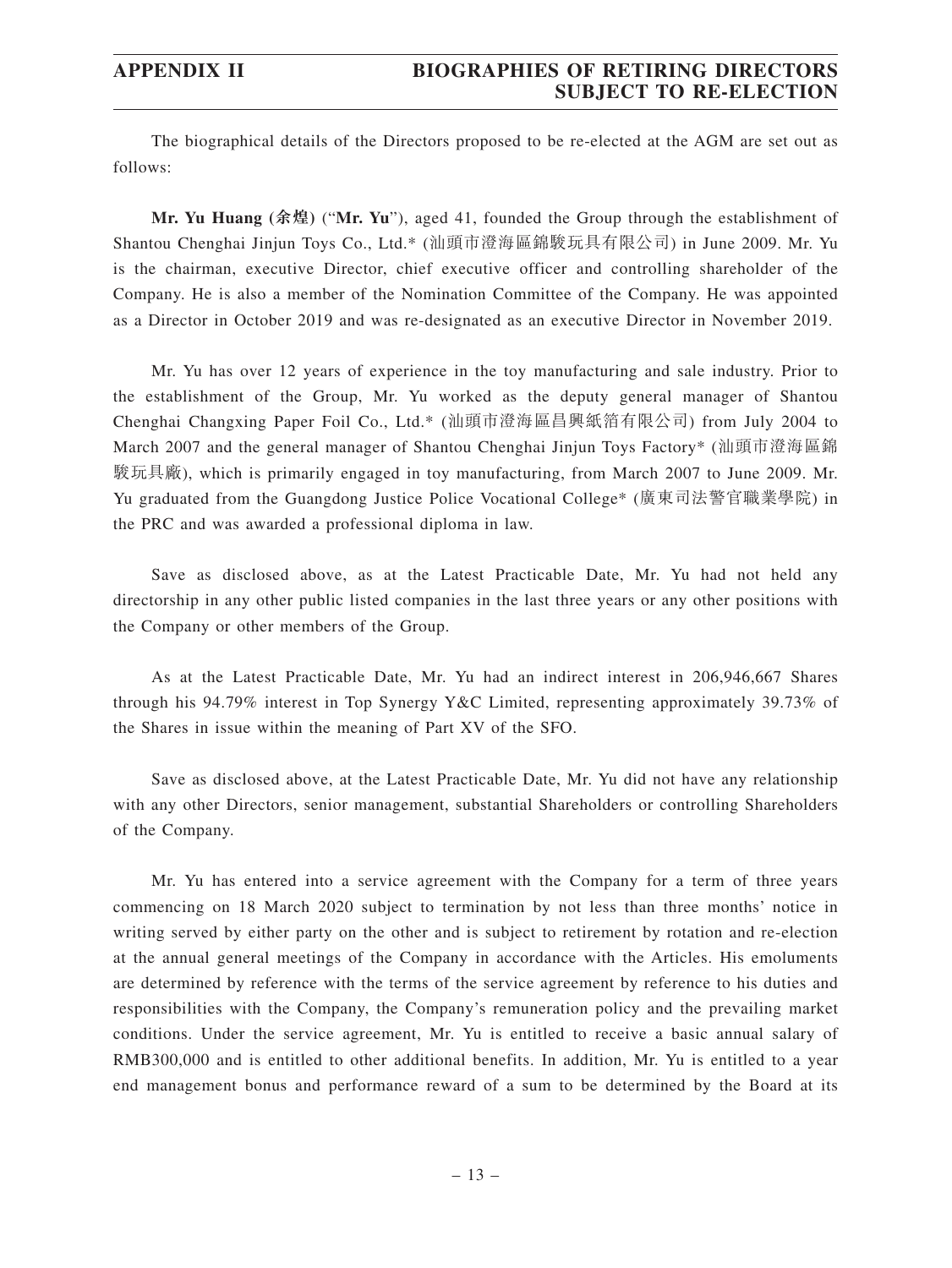absolute discretion. Mr. Yu's remuneration will be subject to annual review by the Remuneration Committee of the Company and the Board from time to time with reference to the prevailing market level and his responsibilities and performance.

As at the Latest Practicable Date, the Board is not aware of any other matter in relation to Mr. Yu's re-election that need to be brought to the attention of the Shareholders and any other information to be disclosed pursuant to any of the requirements under rule 13.51(2) of the Listing Rules.

**Mr. Zhu Qiang (朱强)** ("**Mr. Zhu**"), aged 34, was appointed as an executive Director, a member of each of the Nomination Committee and the Remuneration Committee of the Company on 23 March 2022. Mr. Zhu is majoring in information security and management at The Open University of China. Mr. Zhu has extensive experience in financial leasing and industrial investment and financing management, and is experienced in employing financial tools in combination with traditional businesses. Mr. Zhu was the deputy general manager of Zhongyue International Financial Leasing (Shenzhen) Co., Ltd.\* (中粵國際融資租賃(深圳)有限公司) from July 2016 to September 2018, primarily responsible for risk management of finance lease assets, and the general manager of Wing Hang International Capital Holdings (Shenzhen) Co., Ltd.\* (永亨 國際資本控股(深圳)有限公司) from October 2018 to January 2022.

Save as disclosed above, as at the Latest Practicable Date, Mr. Zhu had not held any directorship in any other public listed companies in the last three years or any other positions with the Company or other members of the Group.

As at the Latest Practicable Date, Mr. Zhu had no interest in any Shares within the meaning of Part XV of the SFO.

As at the Latest Practicable Date, Mr. Zhu did not have any relationship with any other Directors, senior management, substantial Shareholders or controlling Shareholders of the Company.

Mr. Zhu has entered into a service contract with the Company for an initial term of three years from 23 March 2022 and the appointment shall continue thereafter unless and until terminated by either the Company or Mr. Zhu giving to the other not less than three months' notice in writing to determine the same. According to the service contract, he is entitled to a salary of HK\$180,000 per year which was determined with reference to his background and qualifications, his time commitment and responsibilities, salaries paid by comparable companies and employment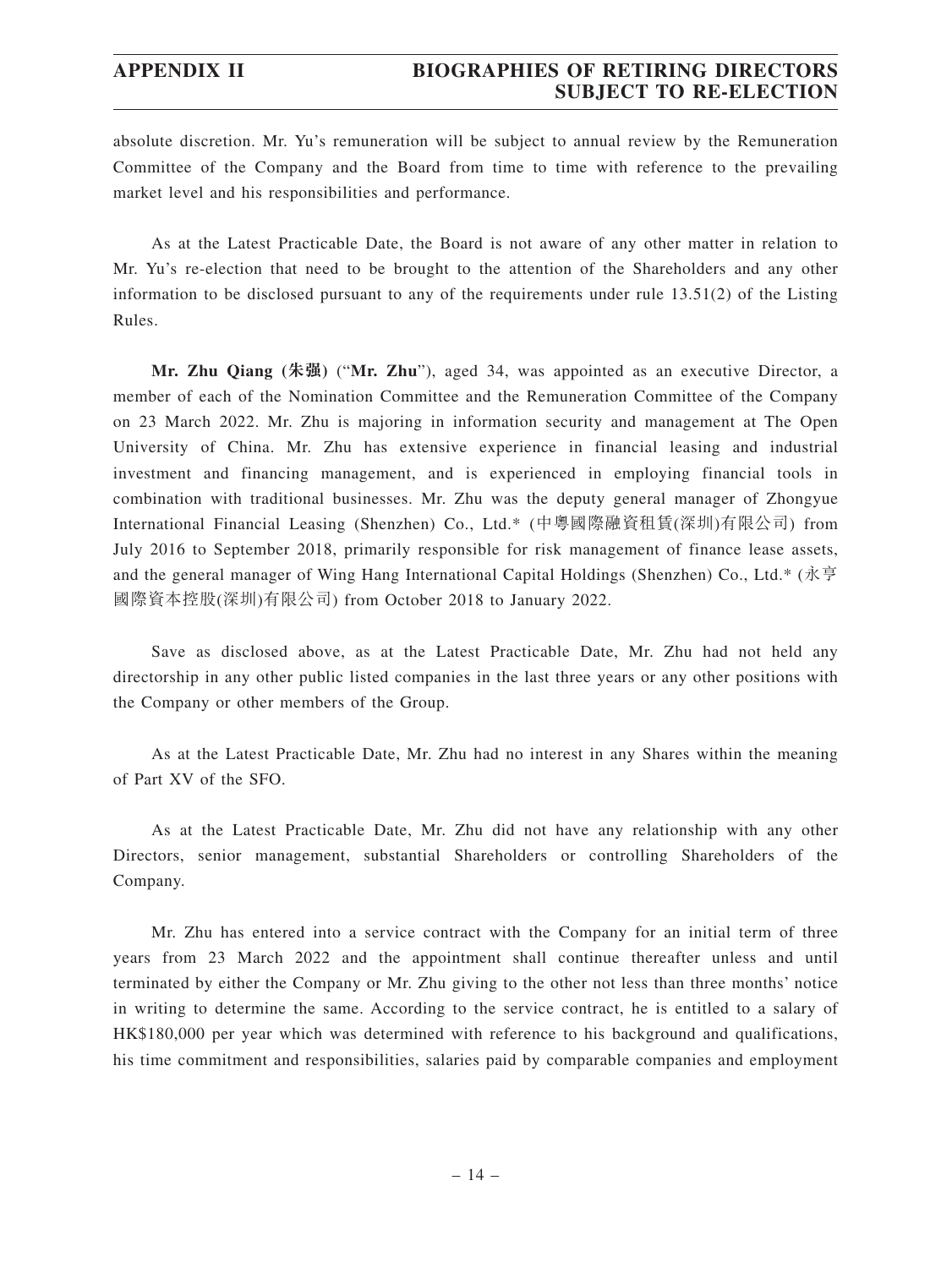condition elsewhere in the Group. Mr. Zhu's remuneration will be subject to annual review by the Remuneration Committee of the Company and the Board from time to time with reference to the prevailing market level and his responsibilities and performance.

As at the Latest Practicable Date, the Board was not aware of any other matter in relation to Mr. Zhu's re-election that need to be brought to the attention of the Shareholders and any other information to be disclosed pursuant to any of the requirements under rule 13.51(2) of the Listing Rules.

**Ms. He Minhua (何敏華)** ("**Ms. He**"), aged 33, was appointed as an executive Director on 31 August 2021. She has over 6 years of management, consulting and execution experience in corporate strategic planning, organisation management, public relations, policy execution and project development. She is currently the vice general manager of Kidztech (Guangdong) Intelligent Technology Co., Ltd., the Group's operating subsidiary in the PRC. Prior to joining the Group, she had worked in the Industry Promotion Division (Headquarters Service Office) of Authority of Qianhai Shenzhen-Hongkong Modern Service Industry Cooperation Zone of Shenzhen from May 2011 to March 2017, with her last position being senior supervisor.

Ms. He obtained a degree of Bachelor of Science in Economics from the London School of Economics and Political Science in the United Kingdom in July 2010 and a Master of Business Administration degree from the Chinese University of Hong Kong in November 2014. Ms. He also completed a postgraduate course in finance in the Graduate School of Tsinghua University in December 2014. She was awarded a diploma of graduate gemologist from the Gemological Institute of America ("**GIA**") in February 2021 and subsequently obtained a certificate in jewelry design from the GIA in May 2021.

Save as disclosed above, as at the Latest Practicable Date, Ms. He had not held any directorship in any other public listed companies in the last three years or any other positions with the Company or other members of the Group.

As at the Latest Practicable Date, Ms. He had no interest in any Shares within the meaning of Part XV of the SFO.

As at the Latest Practicable Date, Ms. He did not have any relationship with any other Directors, senior management, substantial Shareholders or controlling Shareholders of the Company.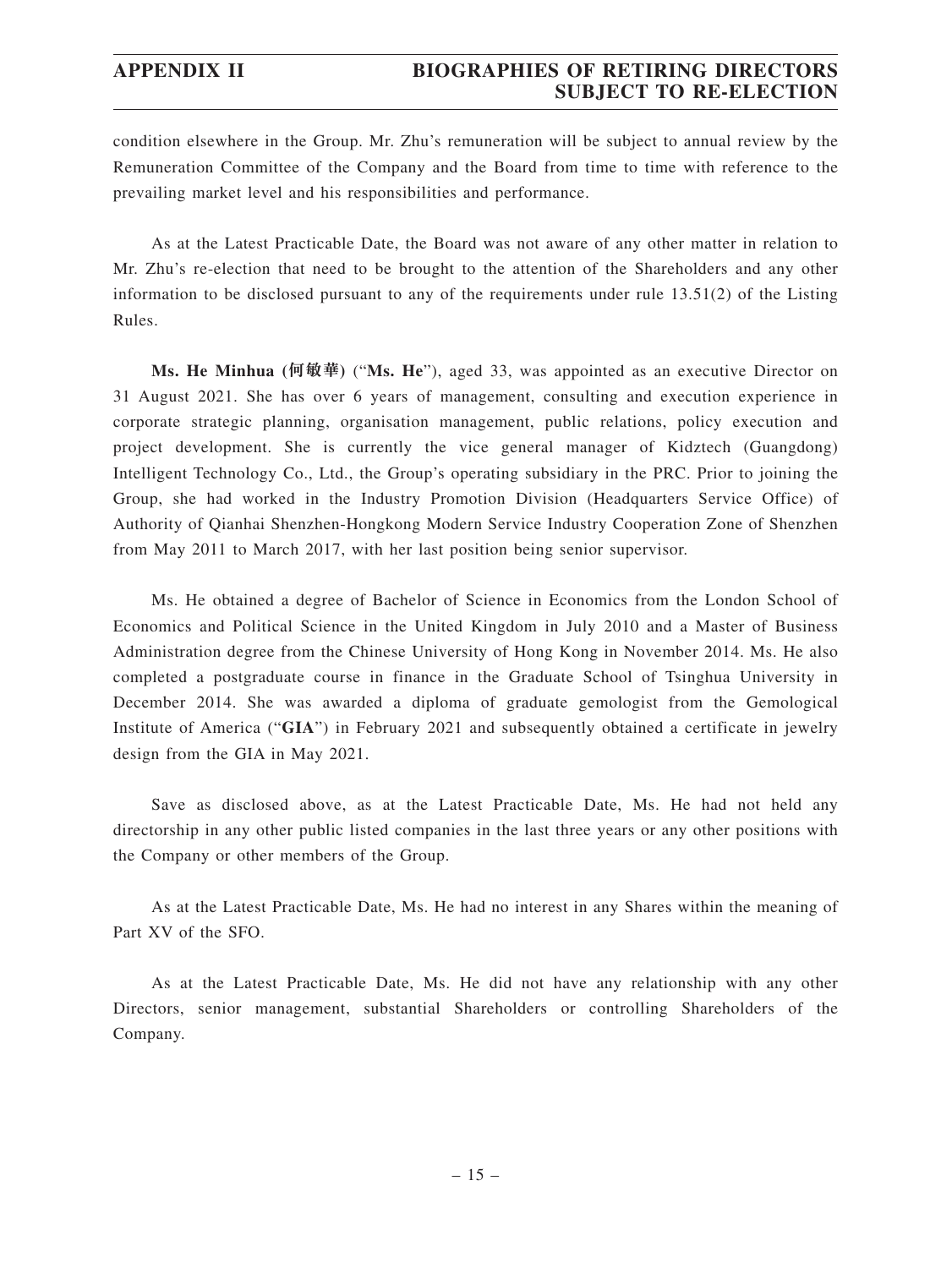Ms. He has entered into a service contract with the Company for an initial term of three years from 31 August 2021 and the appointment shall continue thereafter unless and until terminated by either the Company or Ms. He giving to the other not less than three months' notice in writing to determine the same. According to the service contract, she is entitled to a Director's fee of HK\$360,000 per year, which was determined with reference to her background and qualifications, her time commitment and responsibilities, salaries paid by comparable companies and employment conditions elsewhere in the Group. Ms. He's remuneration will be subject to annual review by the Remuneration Committee of the Company and the Board from time to time with reference to the prevailing market level and her responsibilities and performance.

As at the Latest Practicable Date, the Board was not aware of any other matter in relation to Ms. He's re-election that need to be brought to the attention of the Shareholders and any other information to be disclosed pursuant to any of the requirements under rule 13.51(2) of the Listing Rules.

**Mr. Gong Lan (龔瀾)** ("**Mr. Gong**"), aged 53, was appointed as an independent non-executive Director, the chairman of the Audit Committee, and a member of each of the Nomination Committee and the Remuneration Committee of the Company on 23 March 2022. Mr. Gong graduated from Shanghai Lixin University of Accounting and Finance (formerly known as Lixin Accounting College) in 1994, majoring in foreign-related accounting, and obtained the qualification of Chinese certified public accountant in 1999.

Mr. Gong has over 20 years of financial management experience in various industries including trading, industrial and investment. From 1990 to 2005, he served as the internal audit and taxation officer of Donghao Lansheng Exhibition Group Co., Ltd.\* (東浩蘭生會展集團股份有 限公司) (a company listed on the Shanghai Stock Exchange with stock code: 600826, formerly known as Shanghai Lansheng Co., Ltd.\* (上海蘭生股份有限公司)) and the financial manager of its subsidiary, Datang Lansheng Communication and Navigation Technology Co., Ltd.\* (大唐蘭生 通信導航技術有限公司). He served as the financial manager of Shanghai Shanshan Xinmingda Industrial Co., Ltd.\* (上海杉杉新明達實業有限公司) from January 2006 to May 2012 and the financial manager of Shanghai Ganyuan Trading Co., Ltd.\* (上海淦源貿易有限公司) from May 2012 to January 2021. He has been serving as the financial manager of Shanghai Ruiyixiang Industrial Co., Ltd.\* (上海睿奕享實業有限公司) (formerly known as Shanghai Ruiyixiang Trading Co., Ltd.\* (上海睿奕享貿易有限公司)) since March 2021.

Save as disclosed above, as at the Latest Practicable Date, Mr. Gong had not held any directorship in any other public listed companies in the last three years or any other positions with the Company or other members of the Group.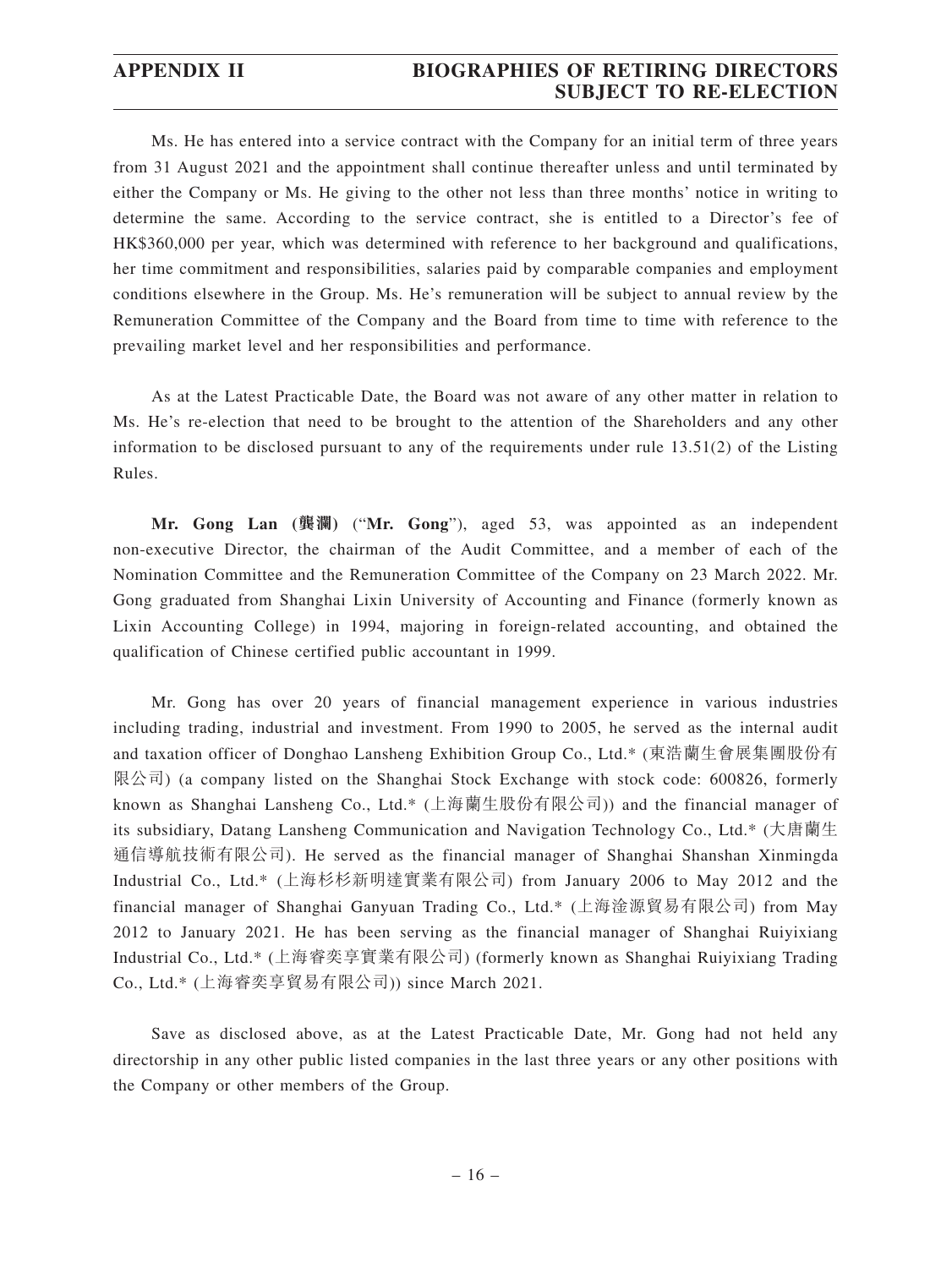As at the Latest Practicable Date, Mr. Gong had no interest in any Shares within the meaning of Part XV of the SFO.

As at the Latest Practicable Date, Mr. Gong did not have any relationship with any other Directors, senior management, substantial Shareholders or controlling Shareholders of the Company.

Mr. Gong has entered into an appointment letter with the Company for a term of three years commencing on 23 March 2022 subject to termination under certain circumstances set out therein and is subject to retirement by rotation and re-election at the annual general meetings of the Company in accordance with the Articles. Under the appointment letter, Mr. Gong is entitled to receive a remuneration of HK\$120,000 per year, which was determined with reference to his background and qualifications, his time commitment and responsibilities, salaries paid by comparable companies and employment conditions elsewhere in the Group. Mr. Gong's remuneration will be subject to annual review by the Remuneration Committee of the Company and the Board from time to time with reference to the prevailing market level and his responsibilities and performance.

As at the Latest Practicable Date, the Board was not aware of any other matter in relation to Mr. Gong's re-election that need to be brought to the attention of the Shareholders and any other information to be disclosed pursuant to any of the requirements under rule 13.51(2) of the Listing Rules.

**Ms. Wang Shiling (王世鈴)** ("**Ms. Wang**"), aged 38, was appointed as an independent non-executive Director, the chairlady of the Remuneration Committee and a member of each of the Audit Committee and the Nomination Committee of the Company on 31 August 2021. She has over 10 years of experience in financial management of risk control. Prior to joining the Group, Ms. Wang has worked in a number of investment and financial industry companies. She has been the director of risk management of Shenzhen City Guoan Yitong Investment Co., Ltd. \* (深圳市國 安億通投資有限公司) since August 2017.

Ms. Wang obtained a Bachelor's degree in International Trade from the Guangdong University of Foreign Studies in the Guangdong Province of the PRC in December 2007.

Save as disclosed above, as at the Latest Practicable Date, Ms. Wang had not held any directorship in any other public listed companies in the last three years or any other positions with the Company or other members of the Group.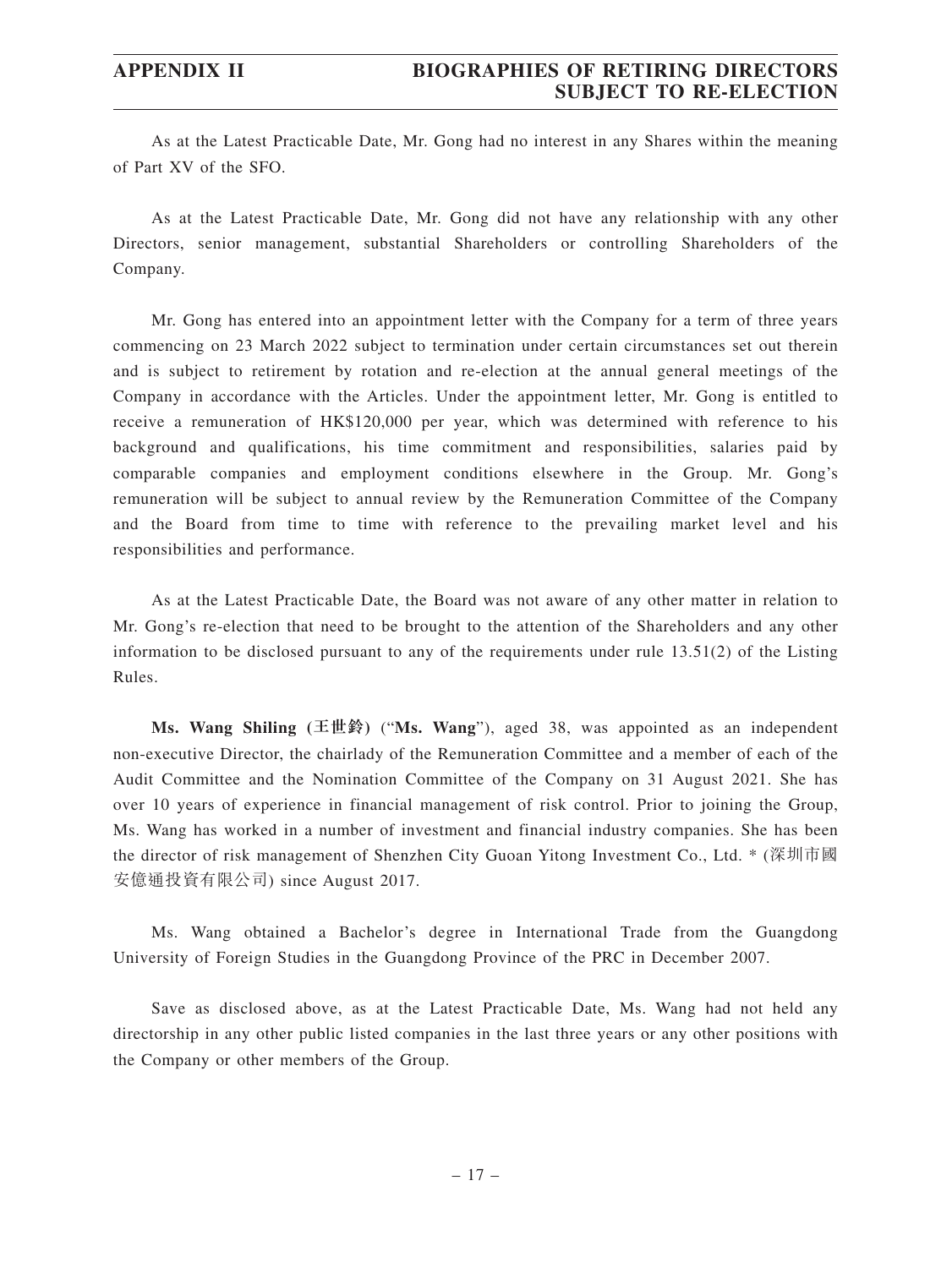As at the Latest Practicable Date, Ms. Wang had no interest in any Shares within the meaning of Part XV of the SFO.

As at the Latest Practicable Date, Ms. Wang did not have any relationship with any other Directors, senior management, substantial Shareholders or controlling Shareholders of the Company.

Ms. Wang has entered into a letter of appointment with the Company for an initial term of three years from 31 August 2021 and the appointment shall continue thereafter unless and until terminated by either the Company or Ms. Wang giving to the other not less than three months' notice in writing to determine the same. According to the letter of appointment, she is entitled to a Director's fee of HK\$120,000 per year, which was determined with reference to her background and qualifications, her time commitment and responsibilities, salaries paid by comparable companies and employment conditions elsewhere in the Group. Ms. Wang's remuneration will be subject to annual review by the Remuneration Committee and the Board from time to time with reference to the prevailing market level and her responsibilities and performance.

As at the Latest Practicable Date, the Board was not aware of any other matter in relation to Ms. Wang's re-election that need to be brought to the attention of the Shareholders and any other information to be disclosed pursuant to any of the requirements under rule 13.51(2) of the Listing Rules.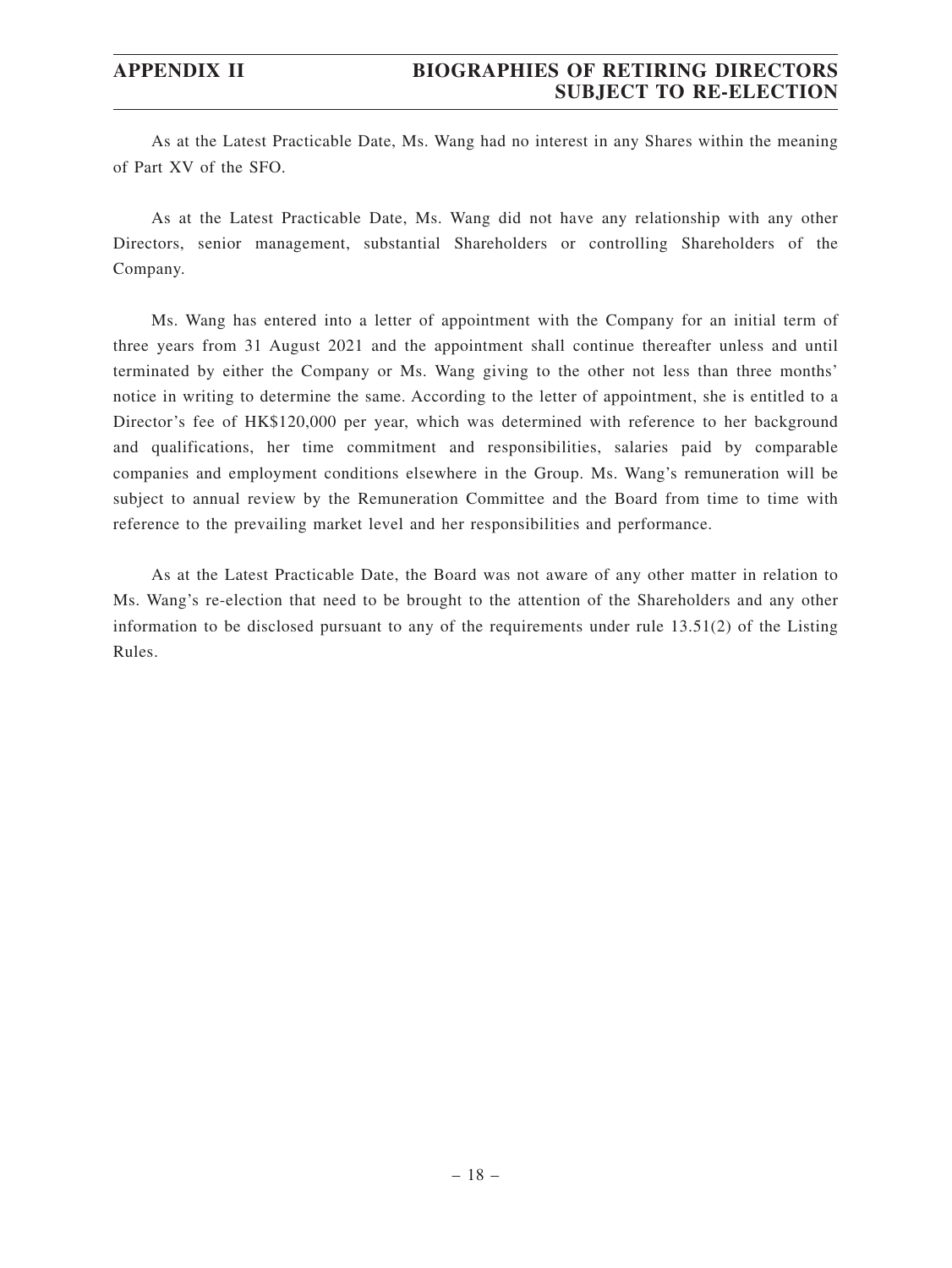

**Kidztech Holdings Limited 奇 士 達 控 股 有 限 公 司**

*(Incorporated in the Cayman Islands with limited liability)*

**(Stock Code: 6918)**

### **NOTICE OF THE ANNUAL GENERAL MEETING**

**NOTICE IS HEREBY GIVEN** that an annual general meeting of Kidztech Holdings Limited (the "**Company**") will be held at Conference Room, 2/F, Kidztech (Guangdong) Intelligent Technology Co., Ltd. (奇士達(廣東)智能科技有限公司), Yongxin Industrial Estate, Lianshang Town, Chenghai District, Shantou City, Guangdong, PRC on Friday, 24 June 2022 at 10:00 a.m. for the following purposes:

- 1. To receive and approve the audited consolidated financial statements, the report of the directors and the independent auditor's report of the Company for the year ended 31 December 2021.
- 2. (a) To re-elect the following directors of the Company (the "**Director(s)**"):
	- (1) To re-elect Mr. Yu Huang as an executive Director;
	- (2) To re-elect Mr. Zhu Qiang as an executive Director;
	- (3) To re-elect Ms. He Minhua as an executive Director;
	- (4) To re-elect Ms. Wang Shiling as an independent non-executive Director; and
	- (5) To re-elect Mr. Gong Lan as an independent non-executive Director;
	- (b) To authorise the board of Directors (the "**Board**") to fix the remuneration of the Directors for the year ending 31 December 2022.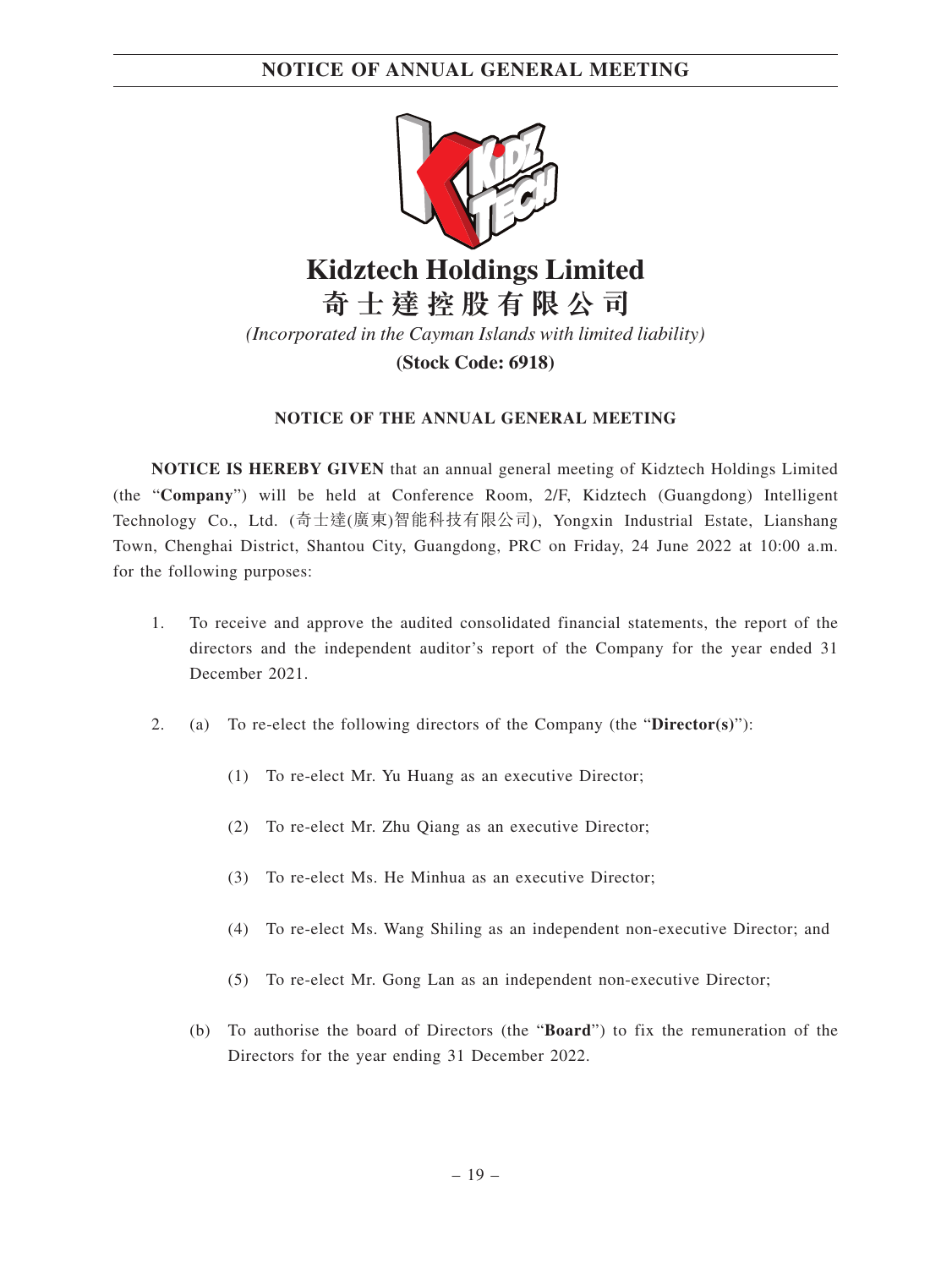- 3. To re-appoint Zhonghui Anda CPA Limited as the auditors of the Company and to authorise the Board to fix their remuneration.
- 4. To consider and, if thought fit, pass, with or without modifications, the following resolutions as an ordinary resolution:

### "**THAT**:

- (a) subject to paragraph (c) below, and pursuant to the Rules Governing the Listing of Securities on The Stock Exchange of Hong Kong Limited (the "**Stock Exchange**") (the "**Listing Rules**"), the exercise by the Directors during the Relevant Period (as hereinafter defined in this resolution) of all the powers of the Company to allot, issue and deal with any unissued shares in the capital of the Company (the "**Shares**", each a "**Share**") and to make or grant offers, agreements and options (including but not limited to warrants, bonds and debentures convertible into Shares) which might require the exercise of such power be and is hereby generally and unconditionally approved;
- (b) the approval in paragraph (a) shall authorise the Directors during the Relevant Period (as defined in paragraph (d) below) to make or grant offers, agreements and options (including warrants, bonds and debentures convertible into Shares) which might require the Shares to be issued either during or after the end of the Relevant Period (as hereinafter defined);
- (c) the total number of Shares allotted or agreed conditionally or unconditionally to be allotted or issued (whether pursuant to an option or otherwise) by the Directors pursuant to the approval in paragraph (a) above, otherwise than pursuant to (i) a Rights Issue (as defined in paragraph (d) below); or (ii) an issue of Shares upon the exercise of options which may be granted under any share option scheme or under any option scheme or similar arrangement for the time being adopted for the grant or issue to grantees as specified in such share option scheme or option scheme or similar arrangement of Shares or rights to acquire Shares; or (iii) any scrip dividend schemes or similar arrangements providing for the allotment and issue of Shares in lieu of the whole or part of a dividend on Shares in accordance with the articles of association of the Company; or (iv) a specific authority granted by the shareholders of the Company (the "**Shareholders**") in general meeting, shall not exceed 20% of the total number of Shares in issue of the Company at the date of the passing of this resolution (the total number is subject to adjustment if all or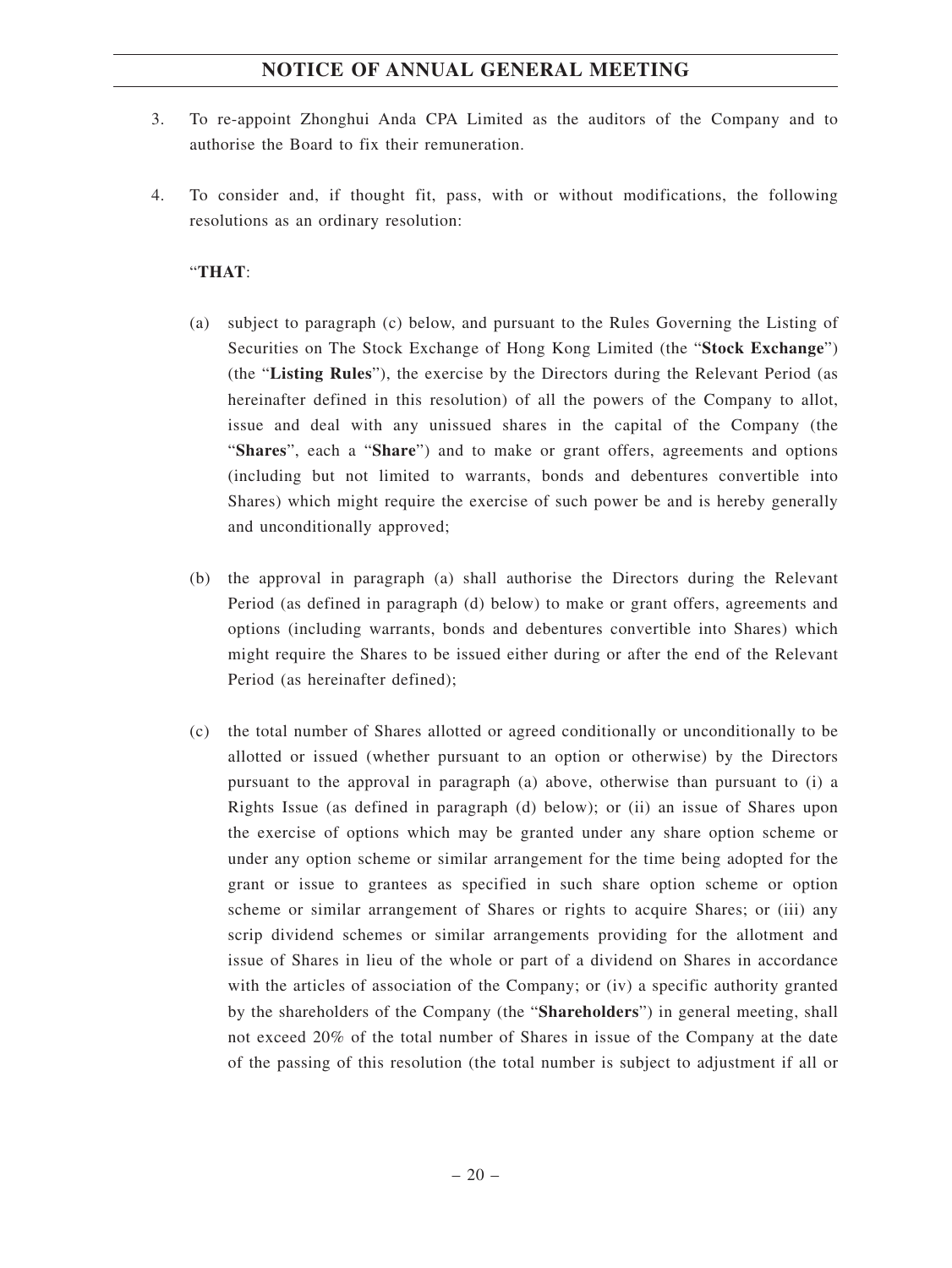any of Shares are converted into a larger or smaller number of Shares subsequent to the passing of this resolution), and the said approval shall be limited accordingly; and

- (d) for the purpose of this resolution: "**Relevant Period**" means the period from the passing of this resolution until whichever is the earliest of:
	- (i) the conclusion of the next annual general meeting of the Company;
	- (ii) the expiration of the period within which the next annual general meeting of the Company is required by the articles of association of the Company or any applicable laws of the Cayman Islands to be held; and
	- (iii) the passing of an ordinary resolution by Shareholders in general meeting revoking, varying or renewing the authority given by this resolution.

"**Rights Issue**" means an offer of Shares or issue of option, warrants or other securities giving the right to subscribe for Shares, open for a period fixed by the Directors to holders of Shares whose names appear on the register of members of the Company (and, where appropriate, to holders of other securities of the Company entitled to the offer) on a fixed record date in proportion to their then holdings of such Shares (or, where appropriate, such other securities) (subject in all cases to such exclusions or other arrangements as the Directors may deem necessary or expedient in relation to fractional entitlements or having regard to any restrictions or obligations under the laws of, or the requirements of any recognised regulatory body or any stock exchange in, any territory applicable to the Company)."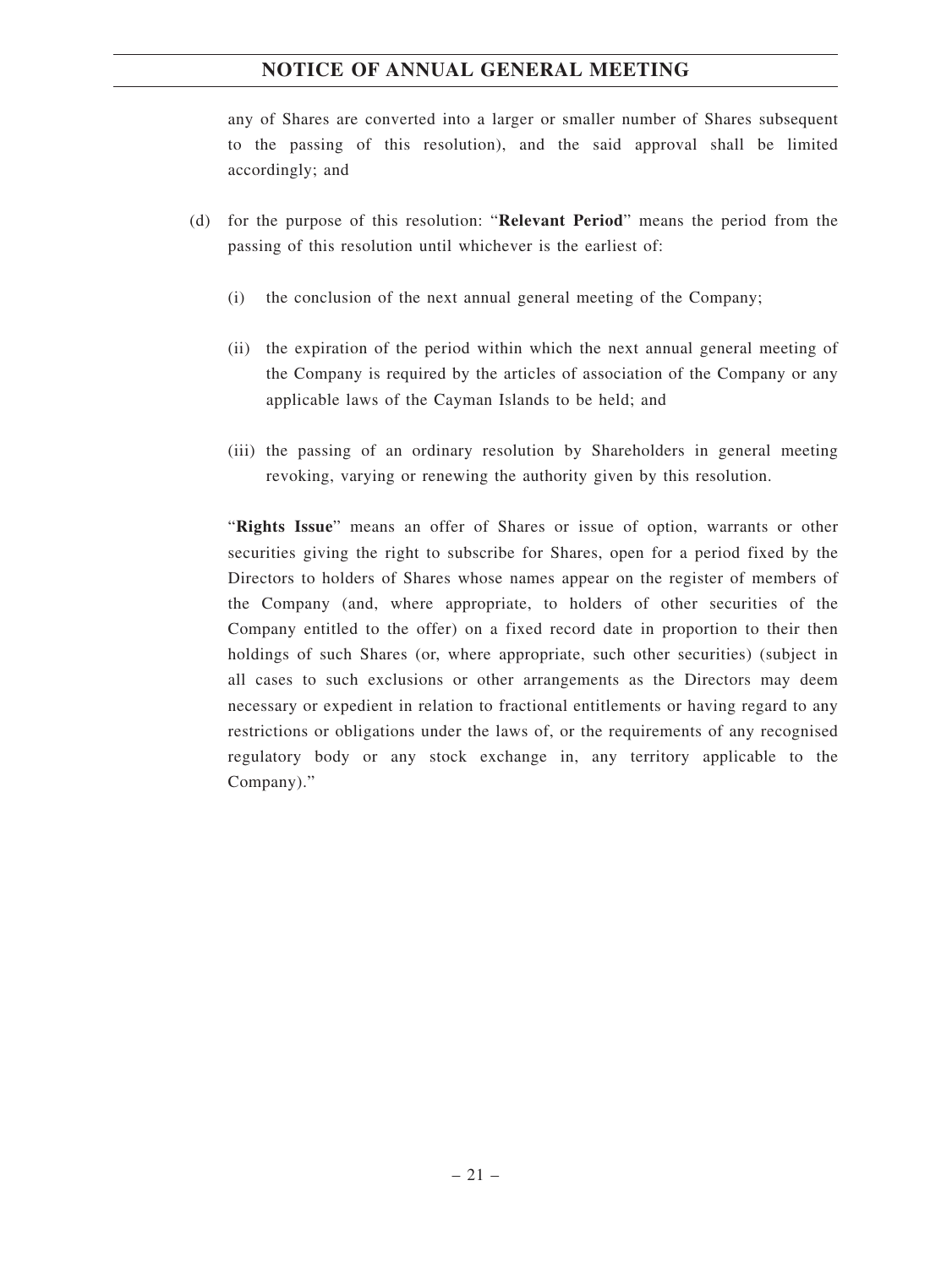5. To consider and, if thought fit, pass, with or without modifications, the following resolution as an ordinary resolution:

### "**THAT**:

- (a) subject to paragraph (b) below, the exercise by the Directors during the Relevant Period (as hereinafter defined) of all powers of the Company to repurchase Shares in the share capital of the Company on the Stock Exchange or on any other stock exchange on which the Shares may be listed and which is recognised by the Securities and Futures Commission of Hong Kong and the Stock Exchange for this purpose, subject to and in accordance with all applicable laws and/or the requirements of the Listing Rules or of any other stock exchange as amended from time to time, be and is hereby generally and unconditionally approved;
- (b) the aggregate number of Shares which the Company is authorized to repurchase pursuant to the approval in paragraph (a) above during the Relevant Period (as hereinafter defined) shall not exceed 10% of the total number of Shares in issue of the Company at the date of the passing of this resolution (the total number is subject to adjustment if all or any Shares are converted into a larger or smaller number of Shares subsequent to the passing of this resolution), and the authority granted pursuant to paragraph (a) above shall be limited accordingly; and
- (c) for the purposes of this resolution: "**Relevant Period**" means the period from the passing of this resolution until whichever is the earliest of:
	- (i) the conclusion of the next annual general meeting of the Company;
	- (ii) the expiration of the period within which the next annual general meeting of the Company is required by the articles of association of the Company or any applicable laws of the Cayman Islands to be held; and
	- (iii) the passing of an ordinary resolution by Shareholders in general meeting revoking, varying or renewing the authority given by this resolution."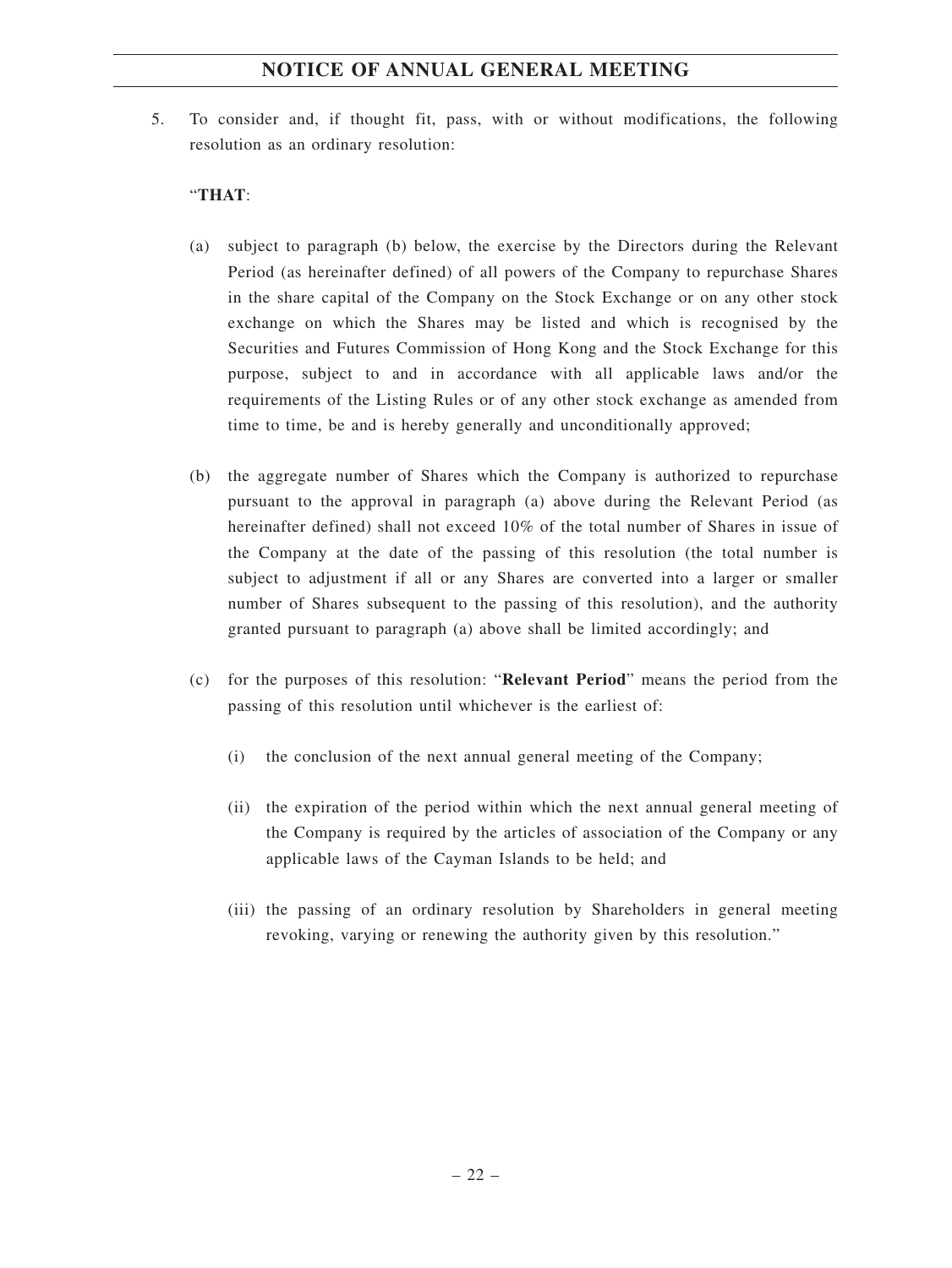6. To consider and, if thought fit, pass, with or without modifications, the following resolution as an ordinary resolution:

"**THAT** conditional upon the ordinary resolutions nos. 4 and 5 of the notice convening this meeting being passed, the general mandate granted to the Directors to allot, issue and deal in any unissued Shares in the share capital of the Company pursuant to the ordinary resolution no. 4 of the notice convening this meeting be and is hereby extended by the addition to the aggregate number of Shares which may be allotted or agreed conditionally or unconditionally to be allotted by the Directors pursuant to such general mandate of an amount representing the aggregate number of Shares repurchased by the Company under the authority granted pursuant to the ordinary resolution no. 5 of the notice convening this meeting, provided that such extended amount shall not exceed 10% of the total number of Shares in issue of the Company at the date of the passing of this resolution (the total number is subject to adjustment if all or any of the Shares are converted into a larger or smaller number of Shares subsequent to the passing of this resolution)."

> By order of the Board of **Kidztech Holdings Limited Yu Huang** *Chairman, Chief Executive Officer and Executive Director*

Hong Kong, 13 May 2022

*Notes:*

- 1. Any member entitled to attend and vote at the meeting shall be entitled to appoint another person as his/her/its proxy to attend and vote instead of him/her/it. A member who is the holder of two or more Shares may appoint more than one proxy to represent him/her/it and vote on his/her/its behalf. A proxy need not be a member of the Company.
- 2. If more than one of the joint registered holders be present at the meeting personally or by proxy, then one of the said persons so present whose name stands first on the registered of members in respect of such Share(s) shall be accepted to the exclusion of the votes of the other joint registered holders.
- 3. In order to be valid, the form of proxy together with any power of attorney or other authority (if any) under which it is signed or a notarially certified copy of that power or authority, must be deposited at the Company's Hong Kong branch share registrar and transfer office, Tricor Investor Services Limited at Level 54, Hopewell Centre, 183 Queen's Road East, Hong Kong not less than 48 hours before the time for holding the meeting or any adjournment thereof.
- 4. The register of members of the Company will be closed from Tuesday, 21 June 2022 to Friday, 24 June 2022, both days inclusive, during which period no transfer of Shares will be registered. In order to determine the identity of the Shareholders who are entitled to attend and vote at the meeting, all duly completed transfer forms accompanied